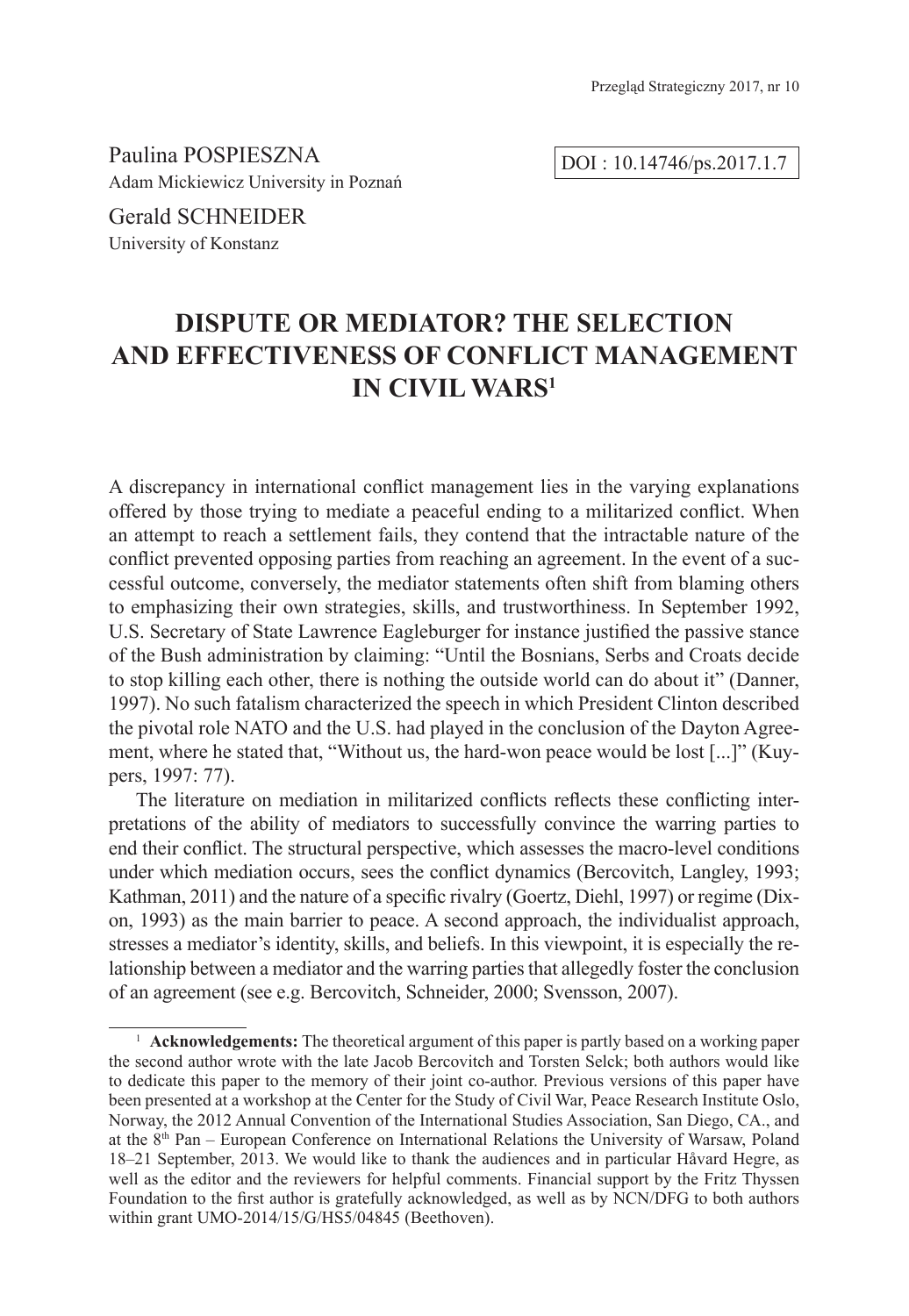This article tries to reconcile individual and structural explanations of conflict management occurrence and success. Drawing on the bargaining theory of war (Wagner, 2000, Powell, 2012), we develop a synthesis of these different theories and ask: *Which conflict characteristics influence the success of mediation, and what sort of mediation strategy helps the warring parties to conclude a peace agreement?*

Our argument conceives of mediation as a sequential, but integrated process (Wall, Stark, Standifer, 2001) in which at least three important decisions precede a possible peace agreement: 1) the selection of mediation as a way to resolve the conflict, 2) the choice of a particular conflict manager, and, lastly, 3) the decision by the mediating party to opt for a particular strategy. This means that we should start with an examination of mediation occurrence and strategy selection by the mediator (see also Beardsley, 2011: 45). We contend that, while the structural attributes of the conflict mainly influence the adaptation of mediation, individual features of the mediator affect the last two phases of the conflict management attempt: the choice of a particular conflict management strategy, and the final outcome. Our adaptation of the bargaining theory of war (Wagner, 2000; Powell, 2012) suggests that warring parties carefully select a mediator who will only be able to use decisive strategies if they allow the conflict manager to do so or if they underestimate its ability to change the *status quo*. The first perspective suggests that the usage of mediation strategy is determined by the conflict and the evolving balance of power between the disputants. Individual strategies can in line with the second viewpoint only become effective if the disputants underestimate the mutually chosen or accepted mediator. We henceforth expect that what we call decisive strategies make a difference when the warring parties did not expect such an intrusion or when they saw less interventionist mediation fail in previous attempts by outside parties to bring peace to a violent conflict. Decisive strategies comprise in other words what Bercovitch (1991) "procedural" and "directive" measures. They move beyond the communication facilitation that less powerful communication facilitators provide or that are tried out in a first conflict management attempt.

The empirical evaluation of our synthesizing argument of the structural and individual perspectives is based on the Civil War Mediation (CWM) dataset (DeRouen et al., 2011). This source exclusively focuses on civil war mediation in the period from 1945 to 2004, and provides detailed information on mediated and non-mediated conflicts. Heckman probit regressions show that mediated conflicts are not a random sample of all civil wars examined, and that especially intensive conflicts and conflicts with a "hurting stalemate" are more likely to experience this sort of voluntary conflict management. However, the outcome of mediations is not only determined by the structure of the conflict alone. The analysis reveals that decisive strategies and multilateral mediations are more effective even if we control for the selection effects.

The data also shows that mediations initiated by a third party are more likely to fail than conflict management proposals by the belligerents. This finding indicates that the hands of mediators are often tied and that their decisive strategies only make a difference when the forward-looking warring parties did not expect the mediator to act effectively. Directive strategies are effective in leading to the conclusion of peace agreements not only because of their virtues but also because they can build on previ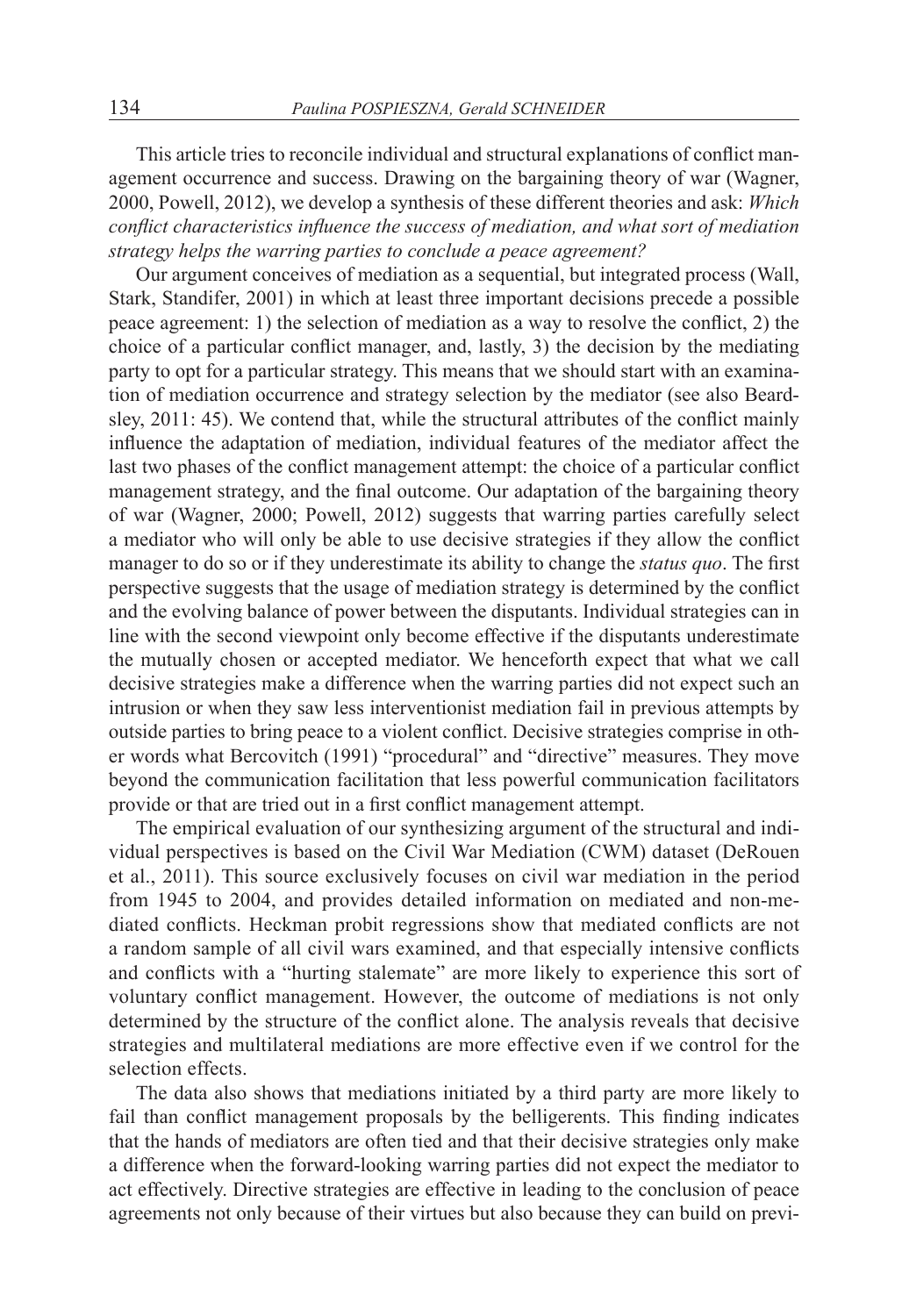ous mediation efforts. With respect to other mediation attributes, such as the identity of the mediator and the location (territory) where the mediation takes place, we find that they do not systematically increase the chance of peace process to be concluded in form of the agreement.

#### **UNDERSTANING THE PHASES OF MEDIATION**

Most militarized disputes since 1945 have experienced some type of conflict management, with mediation and bilateral negotiations being the most popular mechanisms (Bercovitch, Fretter, 2007: 149). The particular mechanism this article studies is mediation, which Bercovitch, Anagnoson and Wille (1991: 8) define as "[...] a process of conflict management where disputants seek the assistance of, or accept an offer of help from, an individual, group, state or organization to settle their conflict or resolve their differences without resorting to physical force or invoking the authority of the law".<sup>2</sup>

Mediation therefore represents a non-violent third party intervention, and encompasses a wide range of strategies and tactics that are all aimed at resolving the conflict at hand (Terris, Maoz, 2005: 563–566; Beber, 2012: 5; Regan, Aydin, 2006: 739–740). The third party can choose the sites for the mediation, chair the meetings, convey proposals and directly influence the conflict management attempt through persuasive- and pressure tactics to entice the warring parties to reach an agreement.

Bercovitch et al. (1991) developed a trichotomy that categorizes mediation strategies according to their strength into (1) directive, (2) procedural, and (3) communication facilitation strategies, with the first two considered to be more decisive. A directive strategy is the most powerful form of intervention, as the third party can shape the content and nature of a final outcome either by promising support or by threatening actors with diplomatic sanctions or other coercive measures. Conversely, a procedural strategy enables the mediator to control the conflict management environment. Lastly, communication facilitation encompasses relatively passive tactics that range from providing information to organizing talks between belligerents. Interventions by the United Nations, such as in Cambodia, Croatia, Georgia, Indonesia, Morocco, Mozambique, and Tajikistan, often rely on a procedural strategy rather than communication facilitation. On the contrary, multilateral mediation teams often take a more timid stance; communication facilitation strategies were for instance used by the Organization of the Islamic Conference (OIC) and a group of state mediators (Somalia, Senegal, Saudi Arabia, Indonesia) during the conflicts in the Philippines with MNLF/MILF in the 1970s and 1990s.

Drawing on the categorization by Bercovitch et al. (1991), we argue that such decisive strategies can make a difference even if we account for the inability of some conflict managers to rely on such forceful tactics. Directive strategies are effective in leading to the conclusion of peace agreements, no only because of what they entail. As we will detail below, they can tip the scale if their usage was not expected or if

<sup>&</sup>lt;sup>2</sup> The definition is widely acknowledged and commonly used in the literature (see DeRouen, Bercovitch, Pospieszna, 2011: 664 or Beardsley, 2008: 724).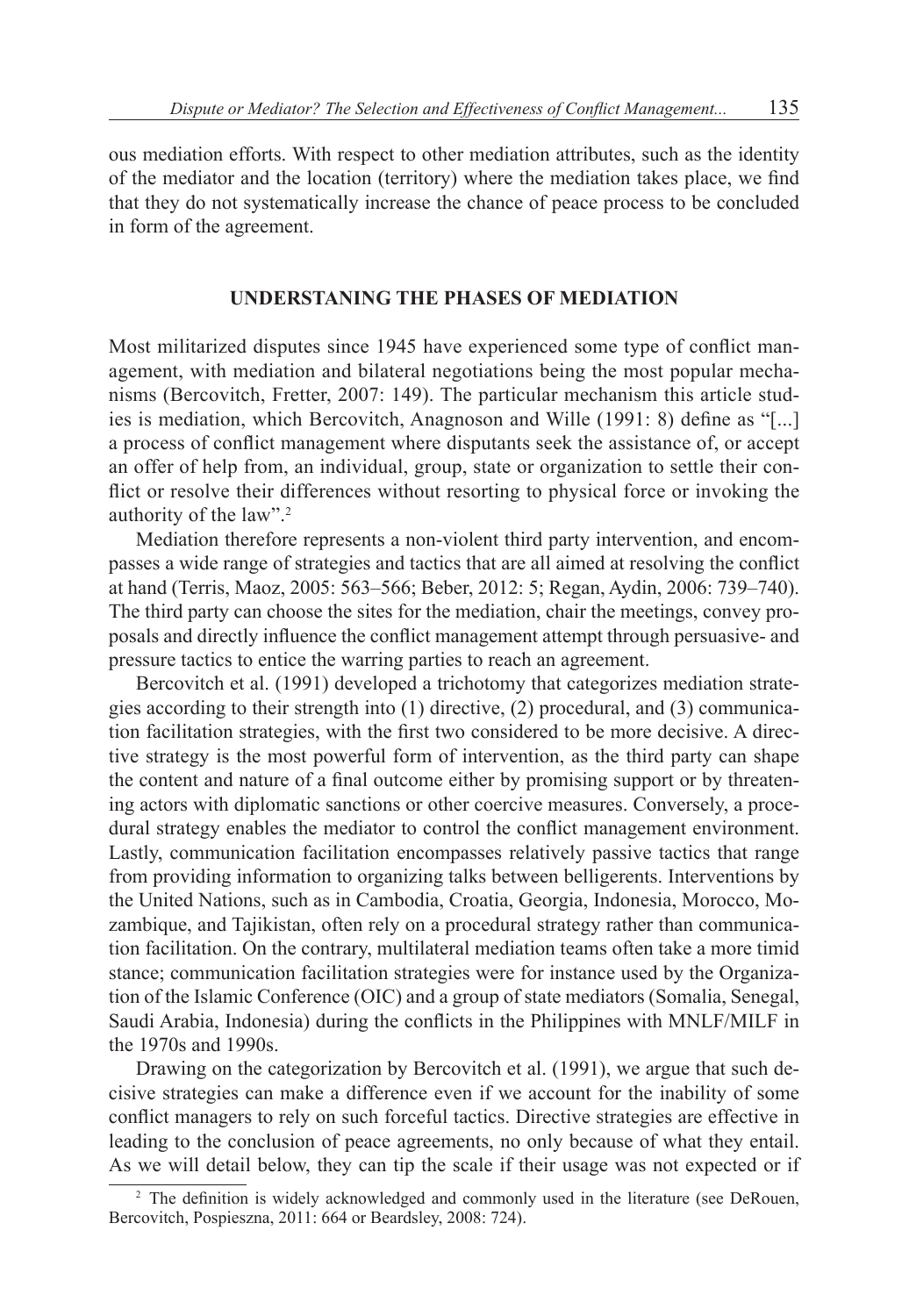they build on previous mediation attempts. We join in this way an intensive scholarly debate about the factors that render mediation successful.<sup>3</sup>

Kleiboer (1996: 360) speaks of a quest for a "golden formula", showing that the instruments, tactics and strategies chosen by the mediator play a particularly prominent role among these potential drivers of mediation success.<sup>4</sup> Despite this optimistic assessment, most studies that link conflict management success to mediation and mediator characteristics have come up with mixed results.

We contend in line with a growing literature that the success of mediation attempts can only be meaningfully assessed if we consider that mediations do not occur randomly (Beber, 2012; Beardsley, 2011: 45; Clayton, 2015; Gartner, 2011; Svensson, 2007), and that not all mediators have the same chance to rely on forceful mediation strategies (Bercovitch, Schneider, 2000). For example, only resourceful mediators can credibly rely on "settlement oriented" mediation, which requires considerable manipulations by the conflict manager, and which is therefore also called "directive" or "heavy." According to Bercovitch (2011: 48), a mediator "may achieve this by using a combination of sticks and carrots, provision of incentives, offering rewards and punishments, issuing of ultimatums, and introduction of new proposals." While this may drive promising results, some mediators cannot intervene in a determined fashion, meaning they must rely only on communication to facilitate the exchanges between the warring parties.

To understand the choice of mediation strategies and their impact, it is necessary to analyze why mediation occurs, and why certain mediators are chosen. A fruitful, yet pessimistic, starting point to do so is the neo-Clausewitzian bargaining theory of war. This approach, pioneered by Wagner (2000), expects that negotiations become more likely in a situation of a stalemate on the battlefield. As Powell (2012: 627) for instance writes, "the factions negotiate agreements and avoid fighting when the distribution of power is either completely stable or slowly changing." Barring any misperception of the other side's power, this perspective attributes peaceful ends to the power distribution of the contending forces. This means a mediation attempt will not systematically affect the chance of peace, irrespective of how skillful and determined a mediator may be.

If the warring parties are insincere in their mediation attempt and use the conflict management solely to buy time before returning to the fighting, the effort of a mediator remains equally inconsequential. As mediation is a voluntary process, no warring party will accept a mediator who is able to affect the power distribution in a negative way. In this perspective, effective mediation only becomes possible if at least one of the fighting groups underestimates the power of the mediator. This rational expectation perspective that mediation can only make a difference in a situation of uncertainty

<sup>&</sup>lt;sup>3</sup> In this study we focus on short-term mediation success, which is typically defined through the conclusion of a peace treaty (Beardsely et al., 2006; Frazier, Dixon, 2006; Regan, Aydin, 2006; Walter, 2002; Wilkenfeld et al., 2003; Svensson, 2007; Rauchhaus, 2006). A long-term success, by contrast, is only possible if the parties to this formal or informal mediated agreement do not take up arms over an extended period.

<sup>4</sup> The literature on this topic includes Bercovitch and Gartner (2009), Wilkenfeld et al. (2003), Maoz and Terris (2009), Beardsley et al. (2006), Svensson (2007).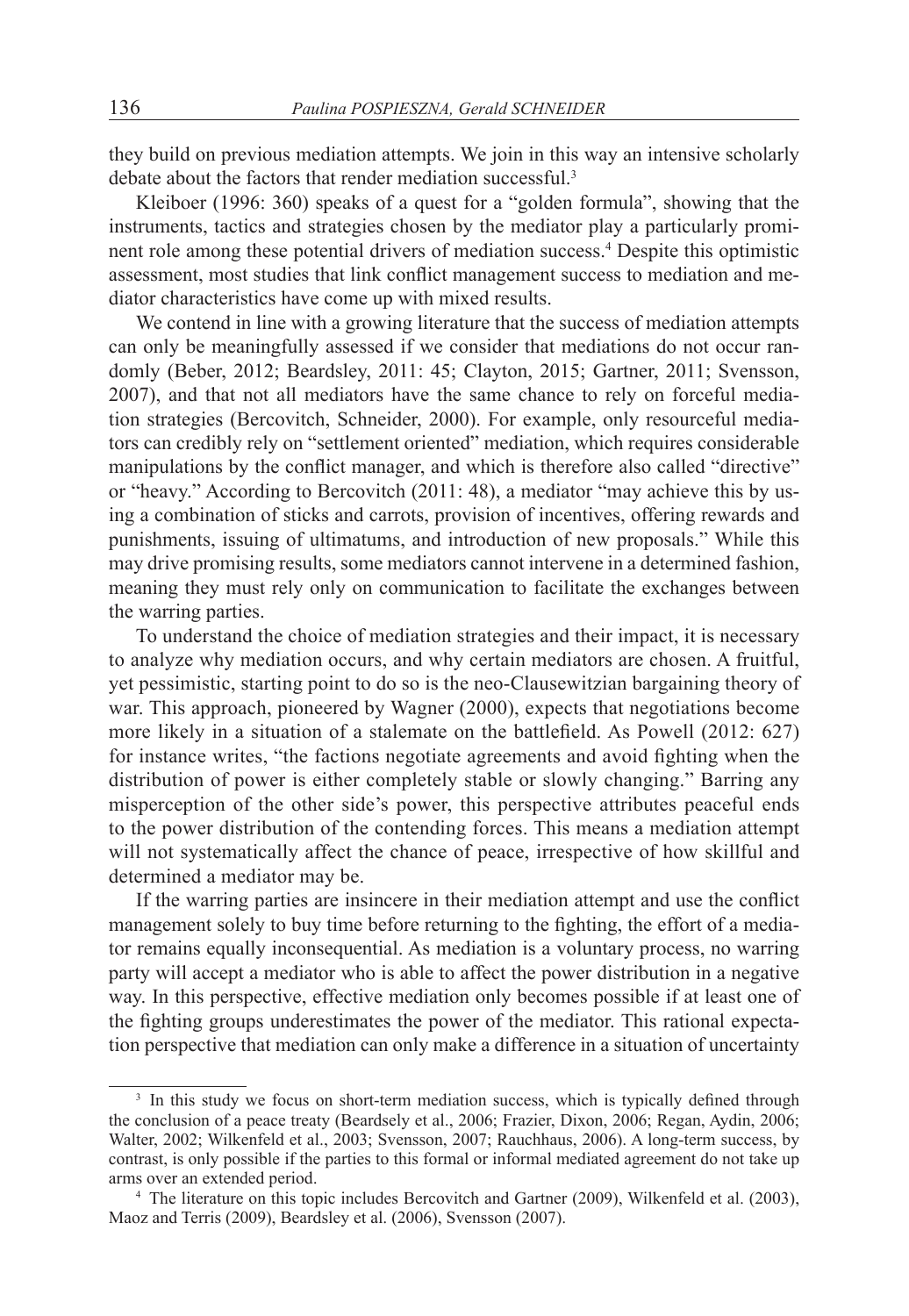about the determination of the mediator is similar to the classic third party intervener paradox by Rubin (1980: 389), which finds that "[…] it is precisely when third-party intervention is likely to be needed most – when conflict is intense – that the anticipation of intervention may prove least helpful […]."

Despite this gloomy outlook, successful mediators nevertheless insist that their strategies made the crucial difference in turning a seemingly hopeless conflict management attempt into a success. Yet, decisive strategies are only used by mediators who can muster sufficient power to "convince" recalcitrant belligerents. For instance, IGOs are often only able to act as neutral, but nevertheless forceless go-betweens in their mediation attempts. According to Bercovitch (1992), regional and intergovernmental organizations' primary resources are their expertise and legitimacy. Lacking the resources to encourage or discourage disruptive behavior, IGOs should naturally resort to communicative or procedural rather than directive strategies (see also Amoo, Zartman, 1992; Jonah, 1992). Similarly, Svensson (2009) finds that the UN is more restrictive with its promises, and is generally perceived as a more credible guarantor by disputants, which implies that it is more likely to use procedural or, to a lesser extent, communicative, rather than directive, strategies.

However, no scholarly consensus exists regarding which mediation strategy presumably works best. Zartman and Toub (1985), and Quinn et al. (2013) demonstrate empirically that "manipulative" conflict management can make a difference, while formal models by Kydd (2003) and Rauchhaus (2006) outline the conditions under which even information provision to the disputants can lead to peaceful outcomes. Bercovitch and Houston (1993: 304) argue that directive strategies "help parties to save face, equalize power imbalances, and generally move the disputants toward a more cooperative orientation," and Smith and Stam (2003: 128) further add that mediators cannot succeed by only acting as information providers.

Students of conflict management frequently assert that setting positive and negative incentives by a third party transforms the conflict dynamics. Beardsley et al. (2006: 81–83) emphasize, however, that facilitative strategies are the best possible answer to commitment problems and post-crisis tensions, while more intrusive forms of mediation seem to be redundant in such context. Beardsley (2011: 41) shows that manipulative mediation – what he calls "heavy-handed mediation" or "mediation with leverage" – may create temporary incentives for combatants to make peace, but resorting to conflictive strategies will become attractive again once those artificial incentives are removed.

In the following section, we will address the controversy over the effectiveness of decisive strategies in conflict management. To do so, we advance the rational expectations framework outlined above that unites the structural and actor-centric perspective. We contend that warring parties select a mediator based on how conducive its anticipated conflict management strategy is to their own interest. If they are seriously seeking peace, they will strive for a consensus in finding a mediator who can help them finding an acceptable compromise. If, on the other hand, warring parties are simply trying to buy time, they will propose a weak conflict manager whose mission is bound to fail. The strategies adopted by a third party make in this perspective a difference if the belligerents underestimate the determination of a mediator.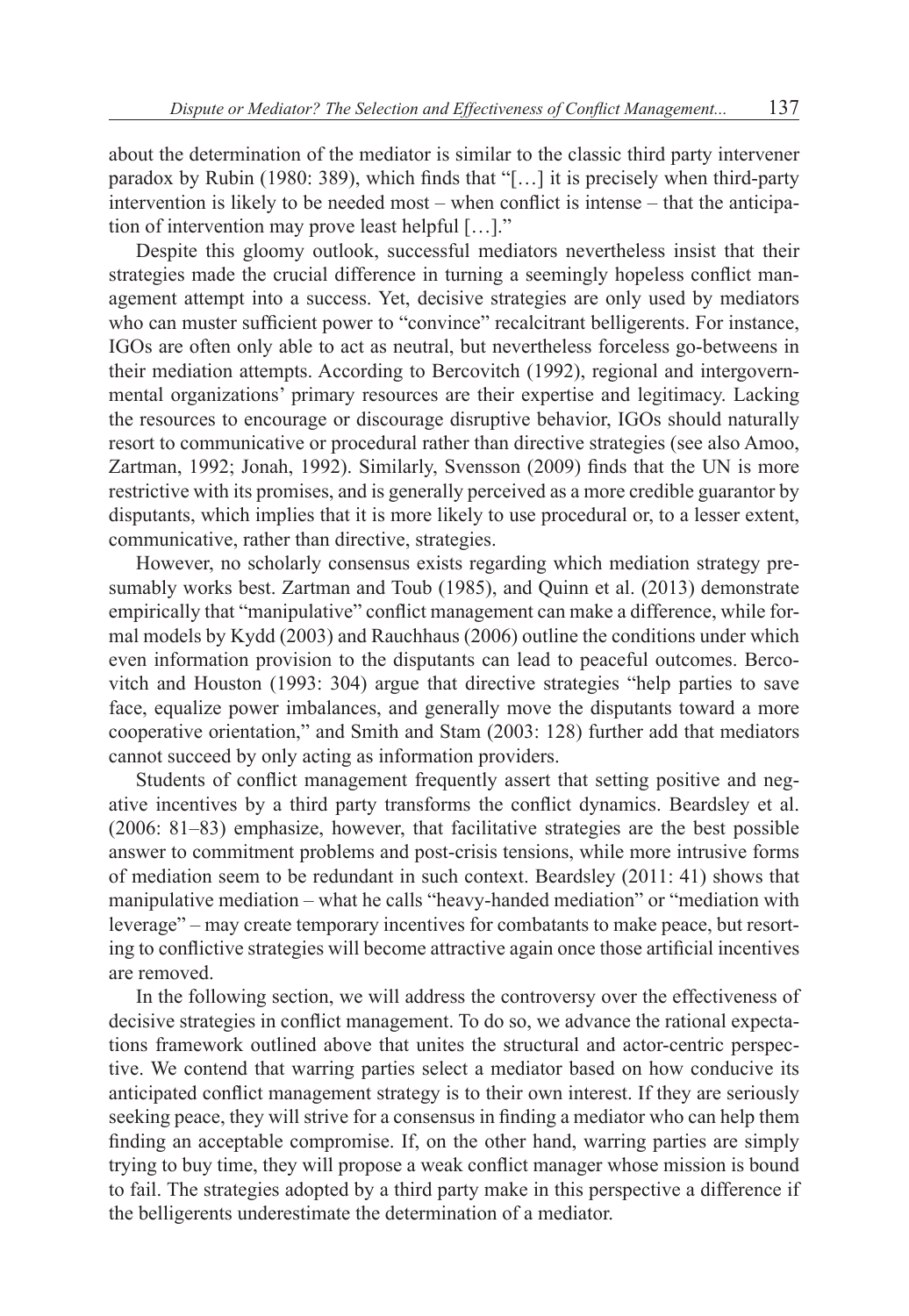#### **STRUCTURAL FACTORS**

The neo-Clausewitzian literature on war as a bargaining process suggests that the decision of warring parties to request and accept the involvement of a third party depends on the chance to agree on a settlement that is more attractive than the payoff associated with continued fighting. The realized and anticipated costs of war are one of the key parameter in this decision making calculus. A considerable number of studies has highlighted that he number of casualties incurred can severely affect the actor's willingness to engage in mediated talks and settling the conflict peacefully (e.g. Mason, Fett, 1996: 551). If there is a substantial loss to casualties, we could expect that the warring parties are more likely to initiate or accept mediation as a conflict management tool as they gradually realize that the losses are too large to continue fighting (e.g. Young, 1967).

However, Burton (1969) argues exactly the opposite; according to him, the higher the costs borne by each party, the more polarized their positions will be, rendering them more reluctant towards conflict management and mediation. Despite this, a growing blood trail serves to weaken leadership support from below. We therefore expect that warring parties are more likely to request and accept mediation when a conflict becomes more severe.

Another facet of costliness is war duration and conflict fatigue. Some analyses show that the chance of mediation increases with the length of a violent conflict (Greig, Diehl, 2006; Bercovitch, Jackson, 2001; Svensson, 2008). War-weariness may obviate the futility of military means, and therefore render combatants more willing to negotiate (Zartman, 1989). Empirical studies show that territorial disputes trigger more often political violence, and that the conflicts which erupt over these issues, also last longer.<sup>5</sup> According to DeRouen et al. (2011), territorial wars are more likely to be mediated than governmental wars. However, such mediation attempts less often result in peace agreements. Furthermore, if an agreement can be made despite such constraints, these treaties additionally face a high risk of failure.<sup>6</sup>

Based on this reasoning, we contend that the intensity of a conflict also influences the chance that third parties employ decisive strategies. Bercovitch and Houston (2000) demonstrate that a mediator's choice of strategy largely depends on the conflict and the needs of the parties involved. A similar logic applies to the effects of conflict intensity on the effectiveness of a mediation attempt. Acknowledging the possibility of selection effects, Bercovitch and Gartner (2006) establish that directive strategies will more likely be successful in in a low-intensity conflict than conflict-management that emphasizes communication.

Böhmelt (2010: 173) statistically takes the selection into account and shows that the relationship between the intensity of mediation in conflicts and its success is curvilinear: "[…] both low and high intensity disputes are less likely to see interventions

<sup>&</sup>lt;sup>5</sup> By definition governmental conflicts are fought over the control and orientation of the government, while territorial conflicts are secessionist or autonomy-seeking wars (see http://www.pcr.uu.se/ research/ucdp/definitions/).

<sup>6</sup> See for instance the studies by: Balch-Lindsay and Enterline, 2000; DeRouen, Bercovitch, 2008; DeRouen et al., 2011.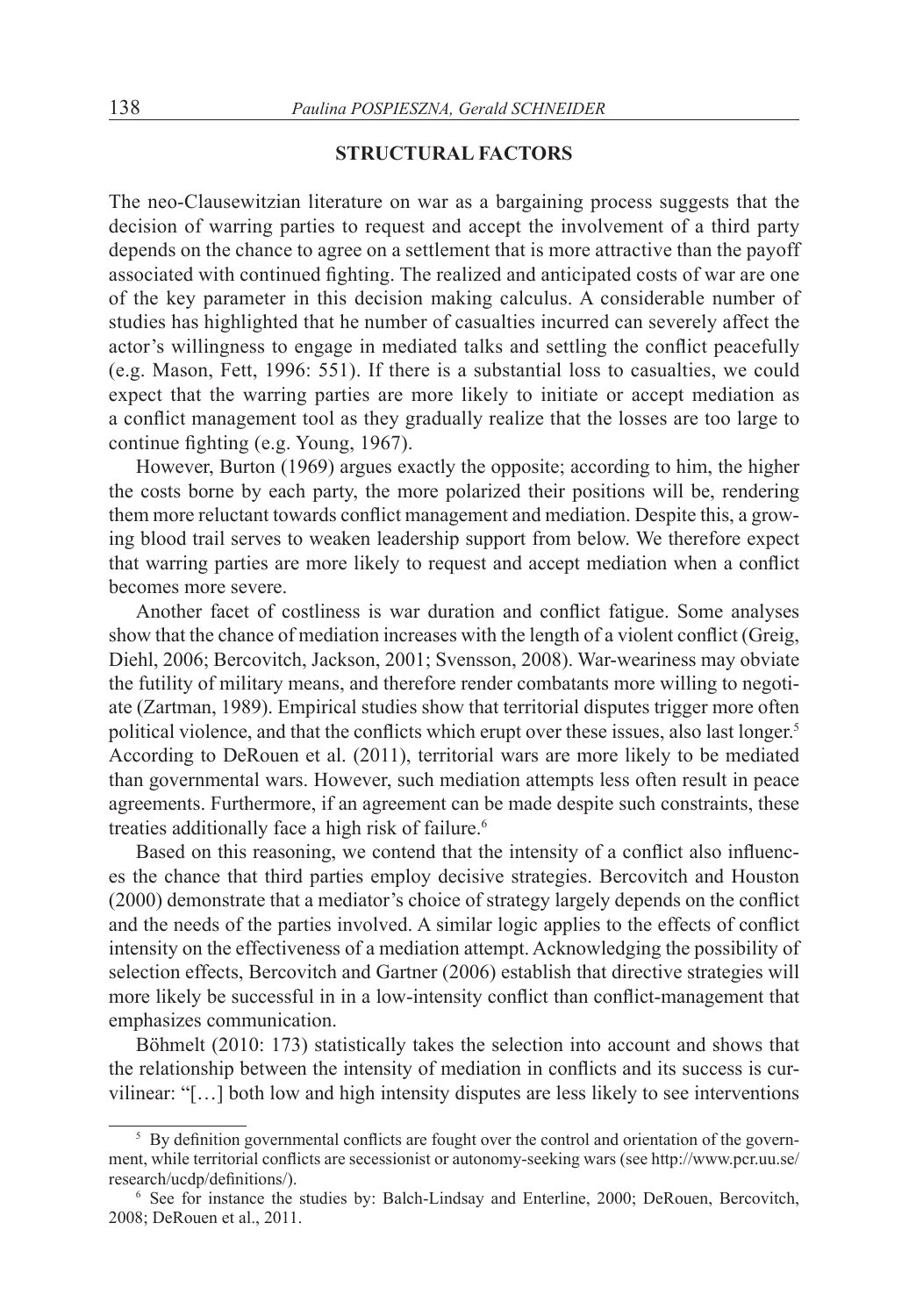and effective outcomes." Nevertheless, while mediation tends to work best before conflicts become very intense, conflicts must become heated enough for the warring parties to feel a need to find a resolution. Therefore, we advance the hypothesis that conflict intensity renders active mediation strategies more likely.

# *H1: High-intensity conflicts are more likely to encounter mediation as a conflict management instrument*.

In addition to the aforementioned factors, the power of a country experiencing a civil war also influences its willingness to accept international mediators (Bercovitch, Schneider, 2000; Svensson, 2007). The power to withhold may stem from a membership in a military alliance. While pooling resources and decision-making capacities decreases the discretion of the national government, it can count on the support of fellow members in its resistance to the involvement of a third party. Leaders of powerful countries might equally be less willing to request external help and to accept external mediation as an international conflict management tool since they feel more capable of handling the conflict unilaterally. Thus, we argue that leaders of populous and internationally connected states are more likely to withstand offers to mediate in internal conflicts.

### *H2: More powerful war-torn countries are less likely to experience mediation*.

Once warring parties agree on mediation and the possibly selected mediator accepts an offer to intervene, the conflict management officially starts. Some scholars argue that mediator characteristics are a major factor of effective mediation (e.g. Young, 1968). Below, we will examine the attributes of mediators that may affect the choice of strategy and the success of the conflict management attempt.

### **MEDIATION CHARACTERISTICS AND THE SEQUENCING OF MEDIATION STRATEGIES**

Our overarching theoretical argument suggests that both the conflict attributes and the power and strategies of the conflict manager matter in determining the outcome of mediation. Since potential mediators can reject an invitation to manage a conflict, they more likely accept if they feel they can derive some benefit from their intervention (Bercovitch, Schneider, 2000; Greig, Regan, 2008: 762–765; Terris, Maoz, 2005: 567–568). Regardless of whether a mediator is a state representative, IGO delegate or private individual, a main benefit of mediation success is a boost in prestige. Additionally, state mediators might see a conflict management attempt as a means to nurture an existing alliance, to gain strategic influence, or to improve economic relations (Greig, Regan, 2008: 762–763).

Conversely, international organizations are often involved, as Touval (1994: 46; see also Bercovitch, Gartner, 2006) argues, in "orphaned conflicts," which are intense and difficult to resolve. Engaging into intractable wars is less attractive for state leaders, as prospective benefits are less likely. IGOs are less selective, as their mandates often explicitly include their engagement as conflict managers. For example, the UN has an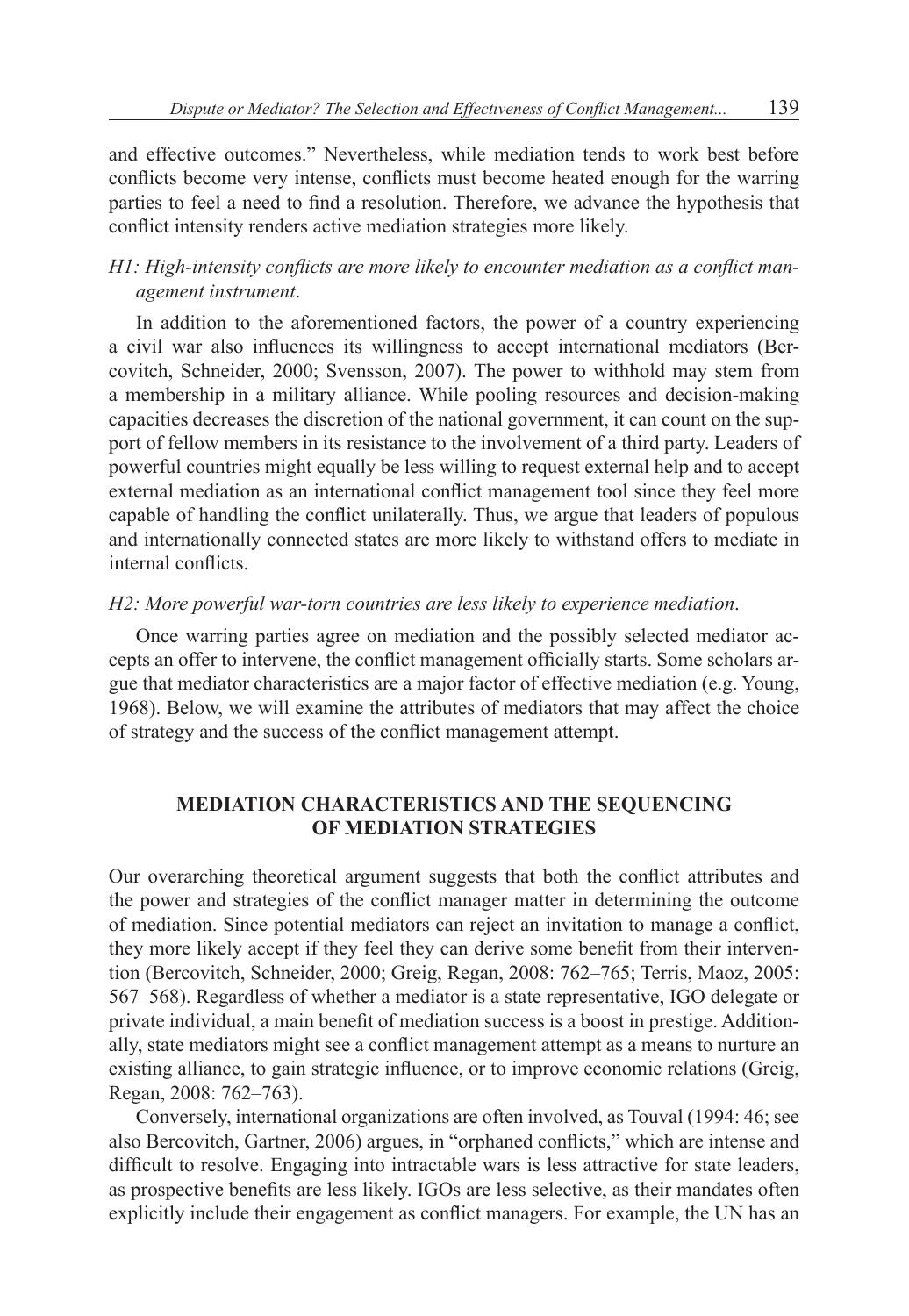obligation to act as a global conflict manager.<sup>7</sup> Despite this, international organization might also possess better resources for dealing with such disputes.

While powerful states and IGOs are the most frequently appointed as conflict managers (Bercovitch, Schneider, 2000: 162), it remains unresolved which type of mediator is more successful. Some scholars find that the disputants favor mediation by hegemonic states rather than mediation by international organizations (*Ibid*.: 153), and that efforts by a powerful mediator are more successful. Svensson (2007: 229) contends that, although all types of mediators have a positive effect in terms of reaching agreements, powerful mediators outperform "pure mediators," which include representatives of IGOs, NGOs, regional organizations, small and distant states, as well as private individuals. On the other hand, Slim (1992) argues that less powerful mediators, such as Algeria, Switzerland, and Austria, can profit from their strategic weakness. According to him, relatively weak states can be successful in mediation since they cannot credibly threaten either of the adversaries with the possibility of punitive action (Frazier, Dixon, 2006: 390–391). Bercovitch and DeRouen (2005: 108) support this result and argue that superpower mediation decreases the chance for success.

There are also mixed results concerning the involvement of international organizations. Bercovitch and Gartner (2006: 356) find that international organizations are better able to deal with highly intense and intractable conflict, as they have more resources at their disposal. Additionally, DeRouen (2003: 251–260) finds that the UN mediates ethnic civil conflicts quite successfully. Frazier and Dixon (2006: 401) suggest that international government organizations (IGOs) are best at securing a negotiated settlement, since multilateral actors not only provide legitimacy but are also more likely to create an environment conducive to conflict resolution. Conversely, Touval (1994: 53–54) argues that international organizations are not destined to mediate. Using the United Nations (UN) as an example, she points to the lack of real power and leverage, as well as the membership structure of international organizations in making a coherent mediation strategy less likely. She furthermore finds that the slow administrative machinery of organizations makes them inflexible. Other authors like Bercovitch and DeRouen (2005: 108), Bercovitch and Houston (1993: 317; 1996: 27) or Doyle and Sambanis (2000: 791) similarly paint a gloomy picture of UN-led mediation attempts. They nevertheless trace the UN's poor record to unpromising selection effects, finding that the organization is mostly mediating conflicts that are already very hard to resolve. Trying to end seemingly intractable wars is less attractive for state leaders as the chance to increase their own popularity through successful conflict management is rather dim in comparison to "easy" conflict. While international organization might "inherit" such conflicts from unsuccessful state mediators, they might also possess better resources for dealing with such disputes.

<sup>7</sup> However, we may expect regional organizations to behave differently. They are attached to a specific region and may have "vested interests" in certain conflicts, which might bias their activities (Elgstroem et al., 2003: 23). Further, they may act in order to prevent a conflict from destabilizing a region (Greig, Regan, 2008: 764). Gartner (2011), studying the duration of peace agreements mediated by regional organizations, nevertheless argues that they are mainly selected as mediators in civil wars that are highly intractable.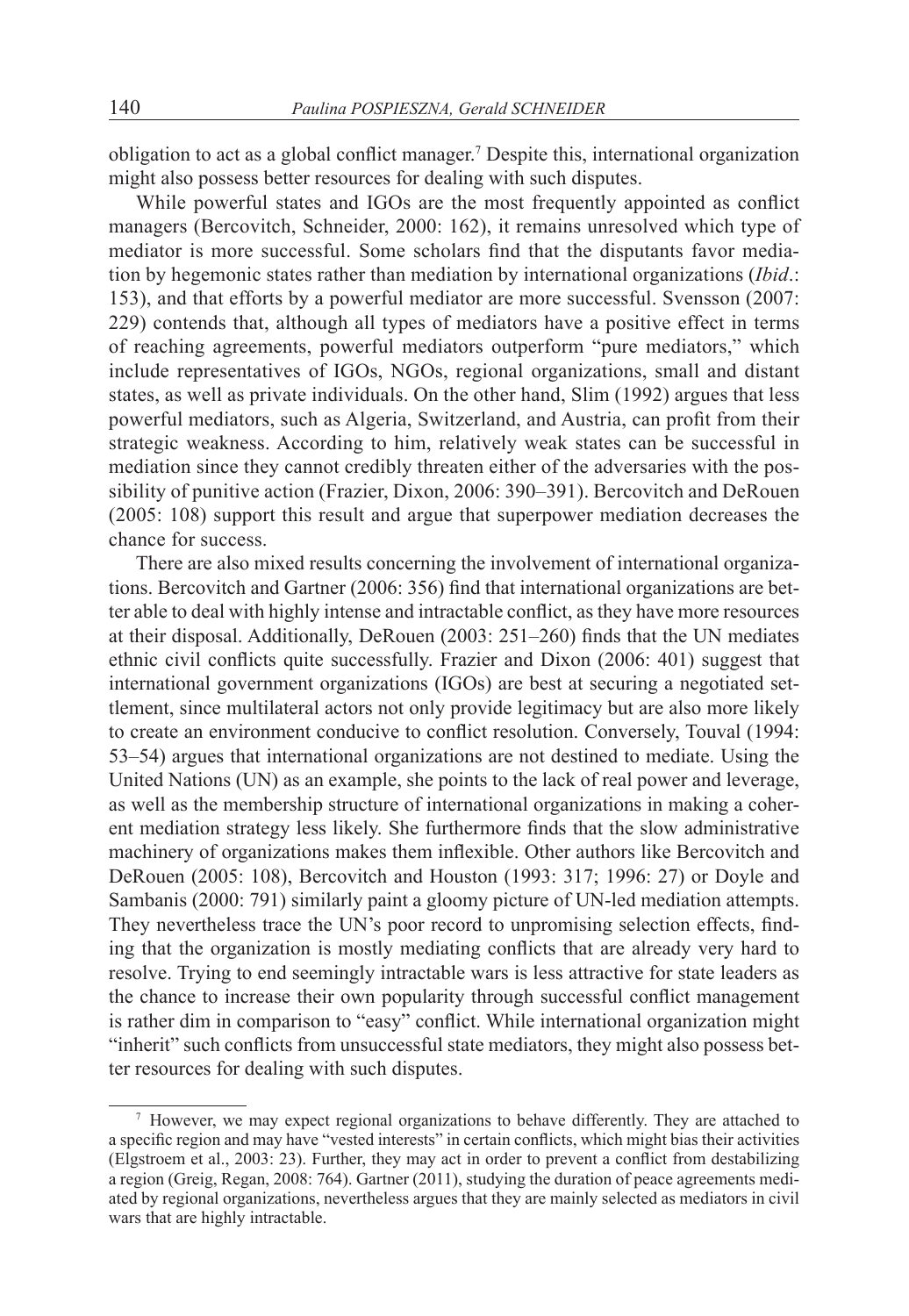We believe that these contradictory results are largely due to the neglect of recognizing the endogenous nature of the strategy choice of the mediator. Before warring parties agree to given mediation terms, they must first gauge which mediation tactics are in their interest, and decide on the profile of the mediator. If they do not want the mediation to succeed, they are more likely to agree on a conflict manager who is less likely to resort to powerful conflict management strategies. Nevertheless, the warring parties cannot perfectly anticipate the behavior of the mediator. This means that conflict managers who surprisingly opt for a decisive strategy might be more successful than those who intervene less intrusively.

# *H3: If a mediator or a team of mediators employs a decisive strategy, the chance of mediation success increases*.

Once after accepting a mandate, one crucial task any careful mediator cannot avoid is the study of how the violence evolved and why possible previous conflict managements have failed. We expect that one of the key lessons will be the avoidance of inconclusive strategies (Bercovitch, DeRouen, 2004; DeRouen, Bercovtich, Pospieszna, 2011). Clearly, the history of the previous events may deter mediator from offering conflict managements as well as the warring states from inviting new mediations. However, once mediation takes place after unsuccessful mediations, it is more likely that a decisive strategy will be used. In other words, if mediation attempts took place in the past and they failed, there is reason to believe that this experience may have taught the mediators to adopt a more decisive strategy. The agreement of the conflict parties to engage into a new mediation attempt also signals that they might be really interested in a peaceful resolution of the conflict. Finally, the more mediation attempts have failed, the more "ripe" a conflict is for peaceful resolution. Böhmelt (2015) finds empirical evidence for such turning points and also shows that mediation success increases if the same mediators intervene over the course of a dispute.

# *H4: Previous mediation attempts increase the chance of decisive mediation strategies and of a successful outcome*.

The rationalist theory of bargaining in wars can be adapted to mediations which are voluntary and where the disputants have a complete freedom to act. However, mediations can often not completely be separated from interventions in which the conflict managers self-appoint themselves to the pacifying task. One crucial characteristic of the selection process is therefore whether the belligerents approached the mediator themselves, or whether a mediator took the initiative. Our analysis differentiates accordingly *who initiates* the mediation attempt. We believe that, if one or both warring parties initiate a mediation attempt, they demonstrate the willingness for conflict resolution, thus making mediation more likely successful. In exploring the link between mediation initiation and the effectiveness of conflict management, Greig (2001: 699) argues in this vein that mediation initiated by one of the rivals is more likely to be successful. "Even if this expectation develops within only one rival, the perception of a way out may foster greater flexibility in negotiations-improving the prospects for mediation success."

As decisive strategies might risk to benefit one side more than the other, mediations initiated by the disputants should largely rely on communicative strategies. The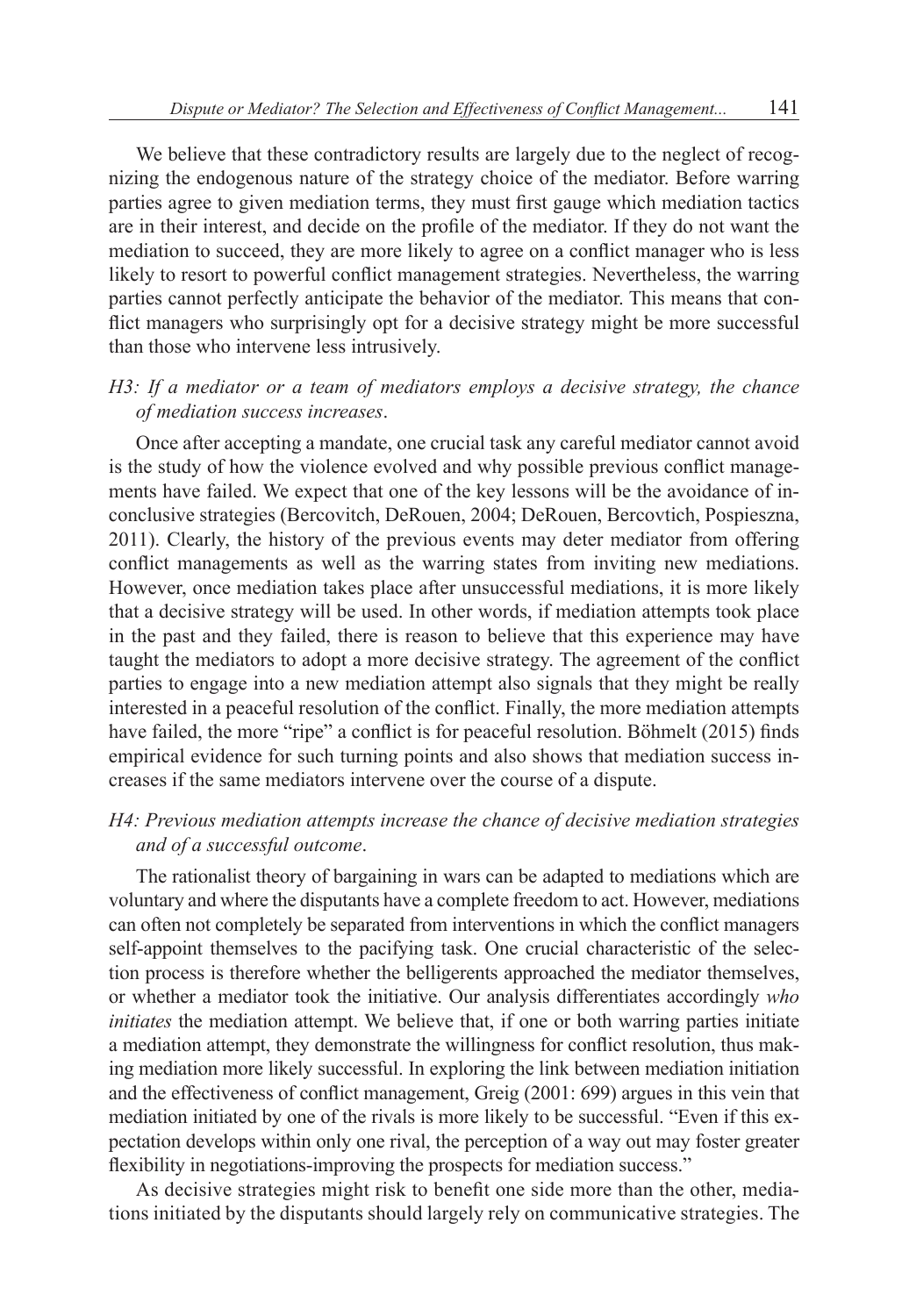warring parties mandate third party intervention mainly for the provision of information. This implies that mediator-initiated conflict management is more likely to resort to decisive strategies. Yet, as the disputants often perceive outside interventions as coercion and are not "ready" for sincerely negotiating a peace agreement, they are more likely to resist conflict resolution proposals if they are made by an external source. The failed mediations of India in 1985 and 1986 in the civil war in neighboring Sri Lanka illustrate this tendency. We therefore argue that outside parties who initiated the mediation themselves are more likely to muster decisive strategies, but that this forcefulness does not translate into an increased chance of peace. We expect that mainly mediators who act on behalf of a state can muster the resources needed to employ directive strategies.

# *H5: States as initiators of a conflict management attempt are more likely to rely on decisive strategies, but face an increased risk of seeing their attempt ending in failure*.

In directive strategies, the mediator must either promise a reward in exchange for the acceptance of a certain proposal, or threaten with punishments in case that they remain intransigent. Procedural strategies in return require considerable agenda setting possibilities. Not all mediators have the means to credibly commit to a potential agreement that involves such enhanced leverage. In this scenario, states are in a better position than international organizations, as they can unilaterally determine the extent of inducements and sanctions they want to offer. It thus seems reasonable to expect that states are more likely to use directive strategies during mediation than other conflict managers. Of course, rational warring parties will anticipate that states have a better chance to employ more decisive strategies than IGOs or independent mediators. This means that state-led mediations will not necessarily be more effective than the ones conducted by other mediators such as the United Nations or other international governmental organizations.

A bias of a mediator towards one of the conflict parties can hamper the pacifying role of the mediator as it will not necessarily provide accurate information to the disputants (Rauchhaus, 2006). Yet, mediators can only be biased if they have sufficient leverage to set positive and negative incentives. Less powerful mediators tend therefore to be more neutral than more resourceful ones. Smaller powers, however, increase their influence on the disputants through teaming up with another mediator. We therefore expect that multilateral teams will be more successful in their attempts to bring peace to a violent conflict, but that they are not necessarily able to pull off decisive strategies.

# *H6: Multilateral interventions are more likely to lead to mediation success, although they are less likely to rely on decisive strategies*.

States are in a better position than international organizations as they can decide alone about the incentives they want to offer. It thus seems reasonable to expect that states are more likely to use directive strategy during mediation than other conflict managers. As our theory suggests, rational warring parties will anticipate that states have a better chance to employ more directive strategies than IGOs or independent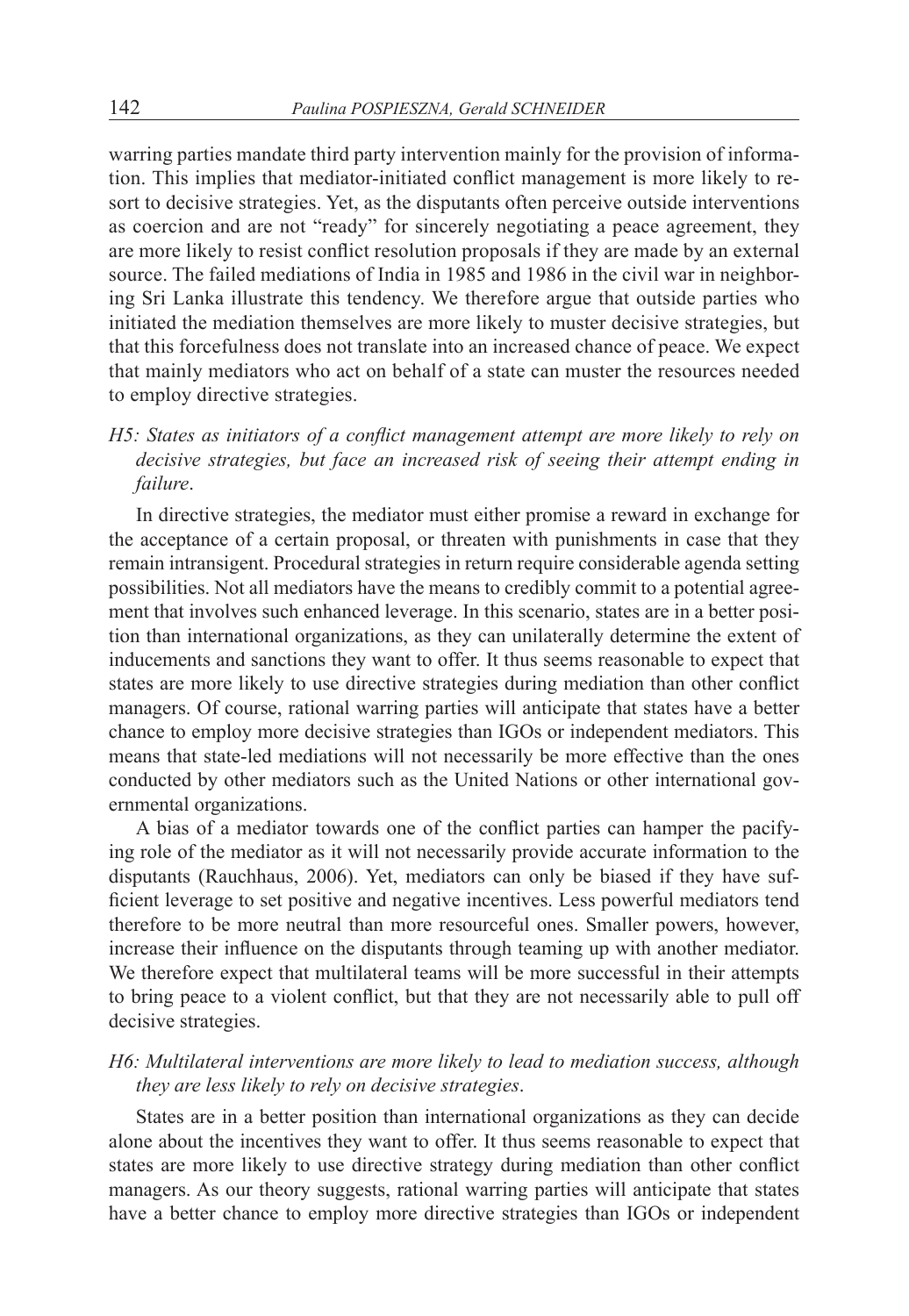mediators. The belligerents can, however, not anticipate whether the mediator entices them to negotiate their plight on its own territory. Such a transfer away from the conflict zone puts pressure, often under the limelight of international media, on the disputants to give in to a negotiated settlement.

The case study literature strongly suggests in this vein that it matters where mediation occurs. In examining the case of Camp David, Bercovitch (2011: 121) contends that neutral settings where neither party has "any potential for territorial and psychological dominance" come with clear advantages over other locations (*Ibid*.). In an earlier study, he also finds that mediation attempts that take place in a peaceful environment can bring better results rather than attempts taking place in conflict territory (Bercovitch, 1996). Of course, a neutral territory is not neutral in the sense that mediators are completely unbiased to the belligerents in the civil war. Yet, meeting in another country legitimized in an internal conflict the rebel forces which are often do not enjoy the same legitimacy as the government. Given this, we argue that mediation on the third-party territory is more likely to end with success.

## *H7: Mediation attempts that take place on the third party territory have an increased chance to be successful.*

We theorize that the occurrence of mediation, the selection of a decisive strategy and the final outcome of the conflict management attempt are intertwined processes that should be studied together. In doing so, we acknowledge that mediation cases are neither a random sample of all militarized disputes nor of all militarized disputes that experience some sort of conflict management (Bercovitch, Gartner, 2009). If we were exclusively looking at mediation success, we would either under- or overestimate the relative success of this conflict management technique.

### **RESEARCH DESIGN**

This study examines the success of mediation attempts as a stepwise process. As the theoretical framework stresses the importance of selection effects, we run Heckman probit models to explain the choice of mediation strategies and mediation success. The selection stage of the Heckman model considers whether or not a conflict experiences a conflict management or not. Heckman models are the most common approach to deal with selection issues, and have also been included in several studies of conflict management (Böhmelt, 2010).<sup>8</sup> Terris and Maoz (2005) moreover address the selection problem by using several techniques to show that the "versatility" of a conflict affects the probability that it will experience mediation. The Heckman probit approach that we use to account for strategic censoring in our models (Heckman, 1974, 1976, 1979; Van de Ven, van Praag, 1981) is built on a number of assumptions, among them the exclusion restriction. We need, in accordance with this requirement, to include some regressors in the selection equation that do not make part of the second-stage estima-

<sup>8</sup> Other applications include examinations of the effectiveness of sanctions (Nooruddin, 2002), the likelihood of negotiated dispute settlement (Dixon, Senese, 2002) and the escalation of disputes (Kinsella, Russett, 2002).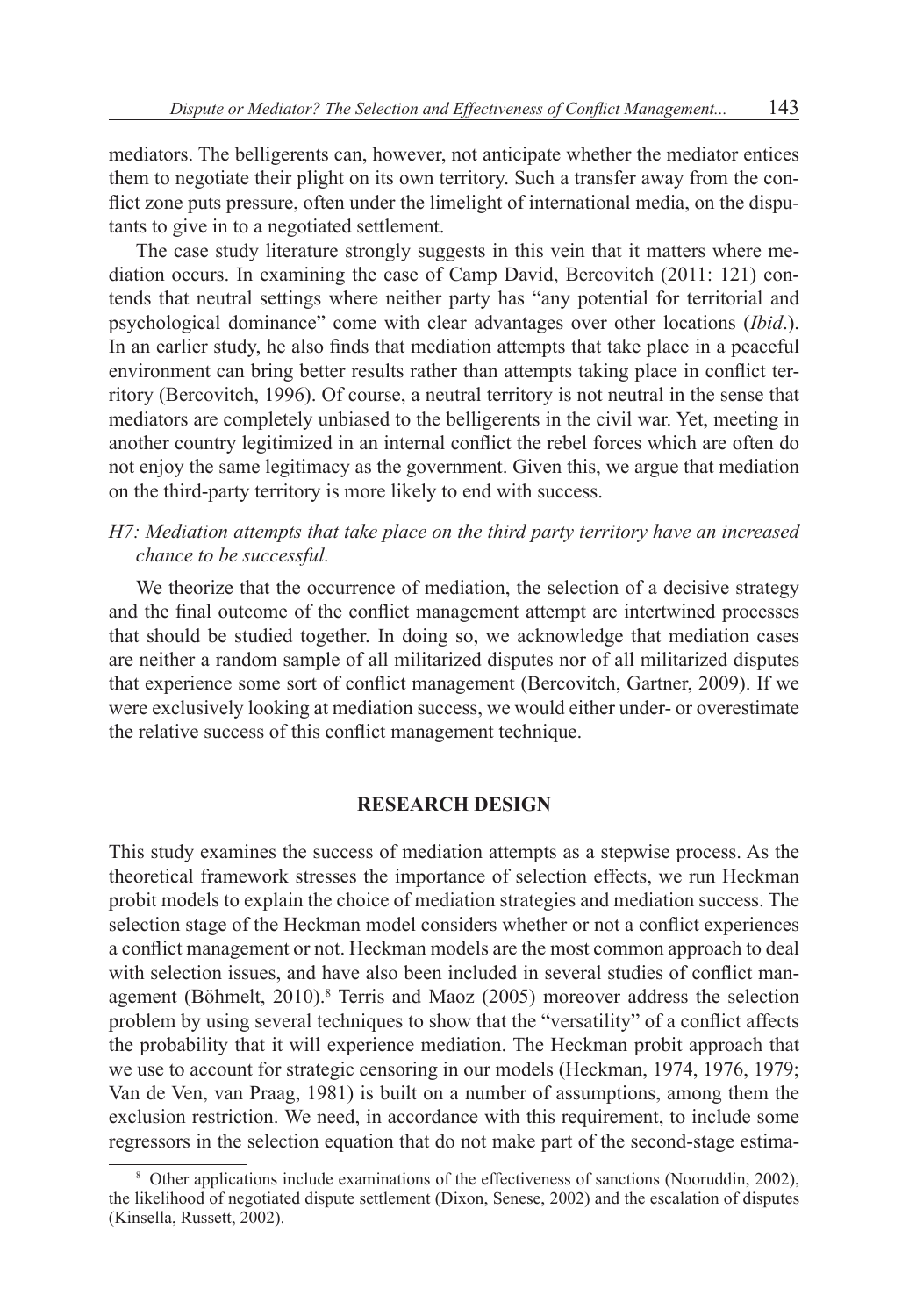tion. We will use in line with our theoretical framework all the conflict characteristics for this purpose. At the selection stage, we also control for the impact of democracy, war recurrence, the internationalization of the civil war, and alliance membership on the choice of mediation.

Dixon's (1994, 1993) finds that democracies are more likely to agree on a peaceful resolution of interstate conflict and therein accept an outside management. This suggests that political openness might also make these states more amenable to a peaceful resolution of the conflict. Similarly, mediators may be more likely to intervene if the state which has succumbed to a civil conflict is sufficiently democratic (Wallenstein et al., 2009). Yet, civil wars in democracies represent cases that are particularly difficult to resolve, often pitting presidents with a clear electoral mandate against rebel organizations that represent large ethnic groups (Schneider, Wiesehomeier, 2008). This suggests that the relationship between democracy and mediation is theoretically inconclusive. It is therefore not surprising that DeRouen et al. (2011) have found no evidence that regime type, measured here by the *Polity* score at the end of the civil war episode plays a role in mediation.

*Internationalization* of war measures whether another country intervened militarily (coded as 1) or not. We can expect that military presence of the third country may both enhance the prospects of peace and encourage meditation. Following DeRouen et al. (2011), we expect that the number of previous conflicts is related to chance for mediation. *Recurrence* is coded 1 if at least one internal war terminated before, 0 otherwise. Membership of a conflict country in a military alliance should also reduce the chance of mediation. The analysis therefore controls with a dummy variable whether a state was a member of Military Alliance (such as NATO, Warsaw Pact, SCO, Arab League, and CSTO during the conflict).

We will use the Civil War Mediation (CWM) Dataset compiled by DeRouen et al. (2011), which draws on the UCDP Conflict Termination Dataset.<sup>9</sup> The CWM dataset was published in two versions, one containing 319 civil war episodes and one containing 460 civil war mediation events (by states and other actors). As this analysis needs both specific information on the mediated events and information regarding the civil conflicts, the two versions of the CWM dataset were merged. The time period studied ranges from 1945 to 2004.

The dataset lists the names of mediators. We decided to group them into singleparty mediations and multiparty mediations (Table 1). We also distinguish whether the former category was led by a state or by an IGO. The descriptive evidence also shows that mediations by states which are powerful through their permanent membership in the United Nations Security Council occur quite frequently. Further, the frequencies in which states or international organizations act as mediators are quite balanced. The UN plays a dominant position among international organizations (almost 20% of all single mediation attempts assigned to IGOs are led by the UN). Three similar categories are built for the analysis of multiparty mediations. We distinguish between UN-led teams, multilateral initiatives uniting representatives of nation states and a mixed lineup of IGO and state mediators.

<sup>9</sup> The UCDP/PRIO uses a threshold of at least 25 battle-related deaths to define civil war episode.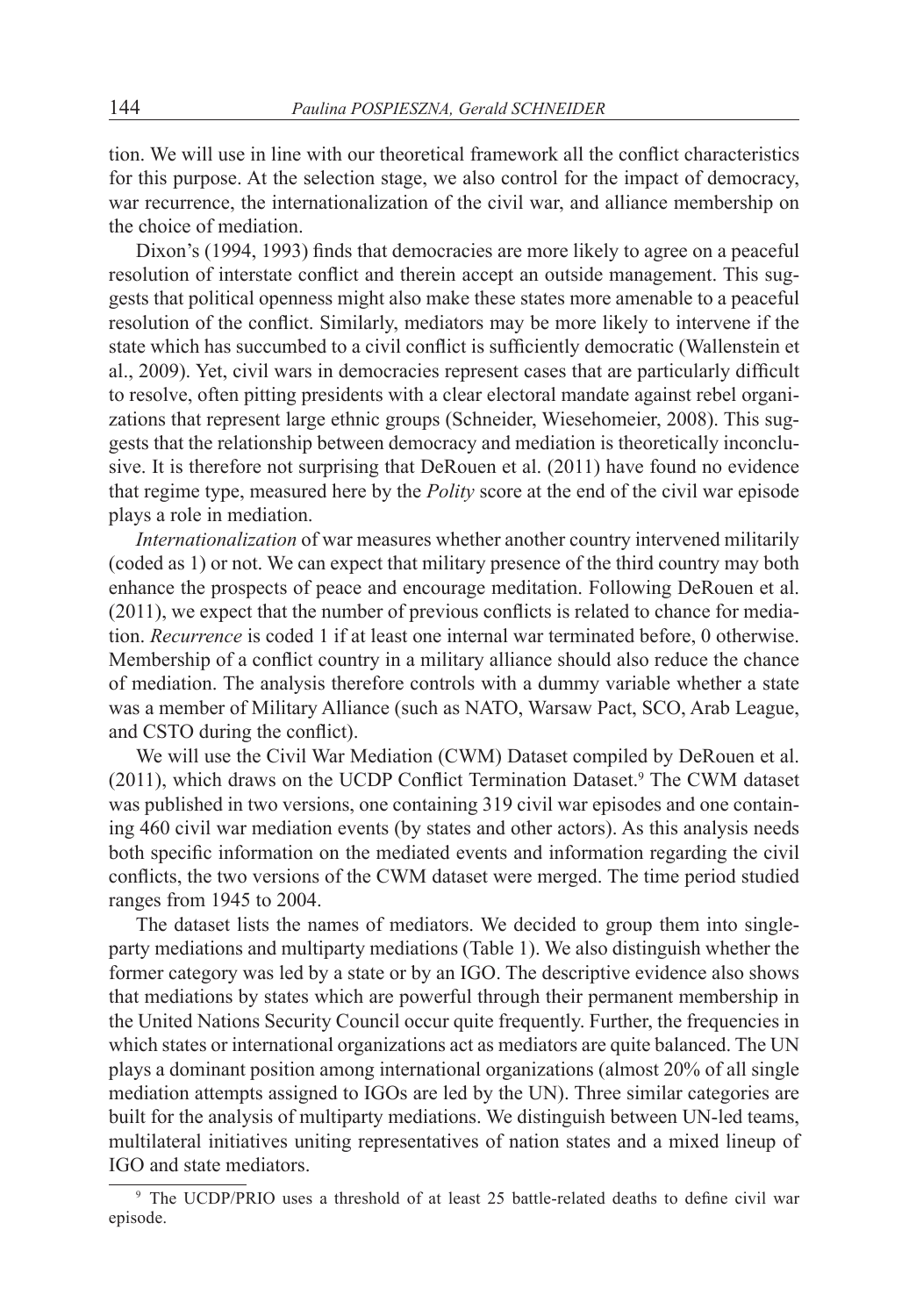Similarly, we can identify better multiparty mediations by specifying whether mediation was led by a group of different actors (e.g. different states, IGOs), or a group led by the UN, or by the group of different states.

Table 1

|                                       | Freq. | <b>Percent</b> | Cum.    |
|---------------------------------------|-------|----------------|---------|
| Single party mediation                |       |                |         |
| Individual                            | 15    | 4.70%          | 4.70%   |
| <b>IGOs</b>                           | 155   |                |         |
| <b>United Nations</b>                 | 62    | 19.44%         | 24.14%  |
| Other IGOs                            | 93    | 29.15%         | 53.29%  |
| <b>States</b>                         | 149   |                |         |
| UN Security Council permanent members | 45    | 14.11%         | 67.40%  |
| Other states                          | 104   | 32.60%         | 100.00% |
| Total                                 | 319   | 100.00%        |         |
| <b>Multiparty mediation</b>           |       |                |         |
| UN-led                                | 33    | 25.38%         | 25.38%  |
| Group of states                       | 59    | 45.38%         | 70.77%  |
| Mixed mediation                       | 38    |                |         |
| UN+EU mediation                       | 14    | 10.77%         | 81.54%  |
| Other mixed mediation                 | 24    | 18.46%         | 100.00% |
| Total                                 | 130   | 100.00%        |         |

**Mediation Occurrence by Mediator's Identity**

**Source:** Own calculations based on data collected.

The first dependent variable is whether mediation has been chosen as a conflict management strategy or not. *Mediation Occurrence* is 1 if the conflict parties agreed on mediation, and 0 if they did not. Note that the zero category includes decisions in favor of other conflict management strategies as well as those few disputes that did not experience any conflict management at all.

To test our hypotheses on the choice of mediation strategies, the dataset distinguishes, as indicated, three different types: *Directive Strategy, Communication Facilitation Strategy*, and *Procedural Strategy*. Since procedural and directive strategies are more active than the facilitation of communication, we will collapse them into the category *Decisive Mediation Strategy* with 1 standing for this choice and 0 for the absence of a forceful strategy.

In order to unravel the impact of mediator type and strategies on the effectiveness of the conflict management effort, we transform these individual categories into dummy variables. We coded *Mediation Success* in line with most research evaluating the effectiveness of short-term mediation, as 1 if a mediation attempt resulted in a partial settlement, full or process agreement, and as 0 otherwise.

The independent variables that account for the possible influence of the conflict structure on the steps of mediation include two indicators of conflict intensity: the log of the total *Battle Deaths* until the conflict managements sets in, and the log of *War Duration*, which stands for the length in days since the outbreak of the war. All data are from CWM mediation dataset. Some studies have found that the type of conflict the warring parties are fighting matters – territorial wars are more likely to be mediated but at the same time are less likely to end with peace agreements than governmental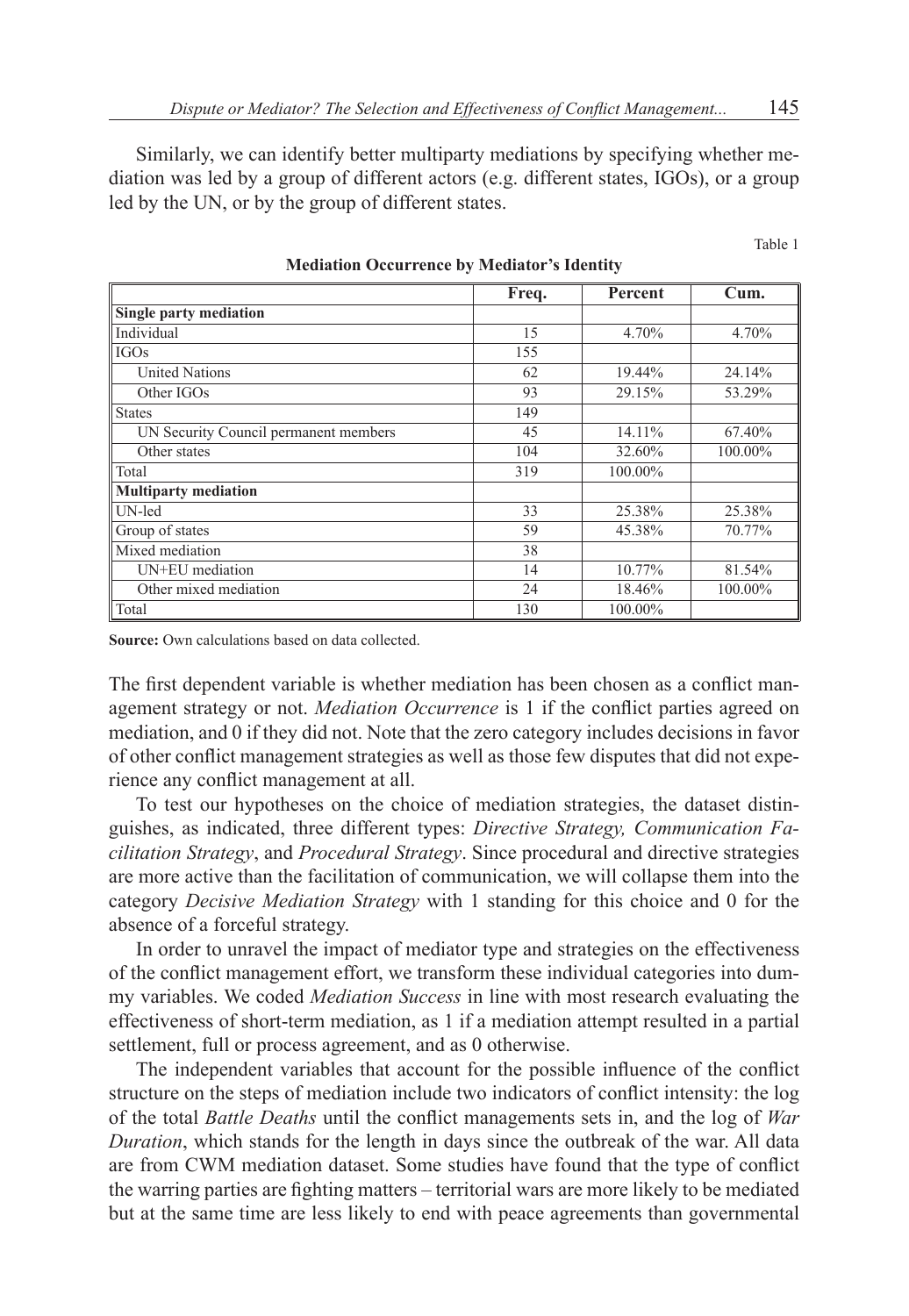wars. Yet, territorial wars tend to be longer, more intractable and to be more frequently recurring than militarized conflicts over government control. As we measure conflict intensity, our analysis will not control for the type of incompatibility. It is therefore in our view sufficient to examine the impact of conflict intensity on mediation.

Other structural factors relate to the characteristics of a conflict country. We used World Development Indicators to collect data for economic development, which is measured by the logged Gross Domestic Product per capita (*GDP per capita*) in 2004, and for a country size measured by *Population* in 2004.

The independent variables that describe mediation attempts were taken from the Civil War Mediation dataset. From the variable in the dataset that refers to the location of mediation we created the dummy variable: *Third-party Territory.* We will also evaluate the result of mediation attempt solely initiated by mediator and thus created three dummy variables, a general one *Mediator*-*initiated, to indicate* that the incentive to mediate came from the mediator rather than from the warring parties. However, we also distinguished to see whether it matters for the mediation success who initiates, therefore we created another two dummies: *State initiated mediation*, if a state representative offered mediation as a conflict resolution tool, or *IGO initiated mediation*, when an organization stepped in to offer mediation. The variables are based on data in CWM dataset.

Finally, we introduce a variable that will allow us to account at least to some extent for the effect of previous mediations on the strategy choice and the success of the conflict management effort: *Previous Mediation* (1 if one or two mediation attempts occurred previously and 0 if no mediation was observed).

### **EMPIRICAL ANALYSIS**

This article conceives of mediation as a stepwise process in which belligerents accept an offer by a third party to end their dispute or chose mediation themselves as a means to solve a conflict. Once this crucial initial selection has been made, mediators rely on different strategies in order to boost the chance of their efforts ending successfully. Our testing strategy reflects this procedural nature of conflict management. We first examine jointly the criteria under which warring parties decide in favor of mediation and the conditions under which the chosen conflict managers opt for a decisive strategy. Second, we study the covariates of mediation success by controlling for the tendency of certain conflicts to "self-select" themselves into this form of conflict management. Our statistical tests are Heckman probit models.

Table 2 presents the conditions under which belligerents accept mediation as a possible conflict resolution mechanism and, given this decision, what strategies the conflict managers opted for. The standard errors are adjusted for clustering on dyads between the conflict parties. The Heckman probit models report that mediation as a form of conflict management is more likely in smaller countries. This indicates that the international community is able to "convince" internationally feeble belligerents to accept a mediation attempt. The impact of GDP *per capita* goes in the same direction, but is not statistically significant. These results cast some shadow on the proclamation that mediation is entirely a voluntary process.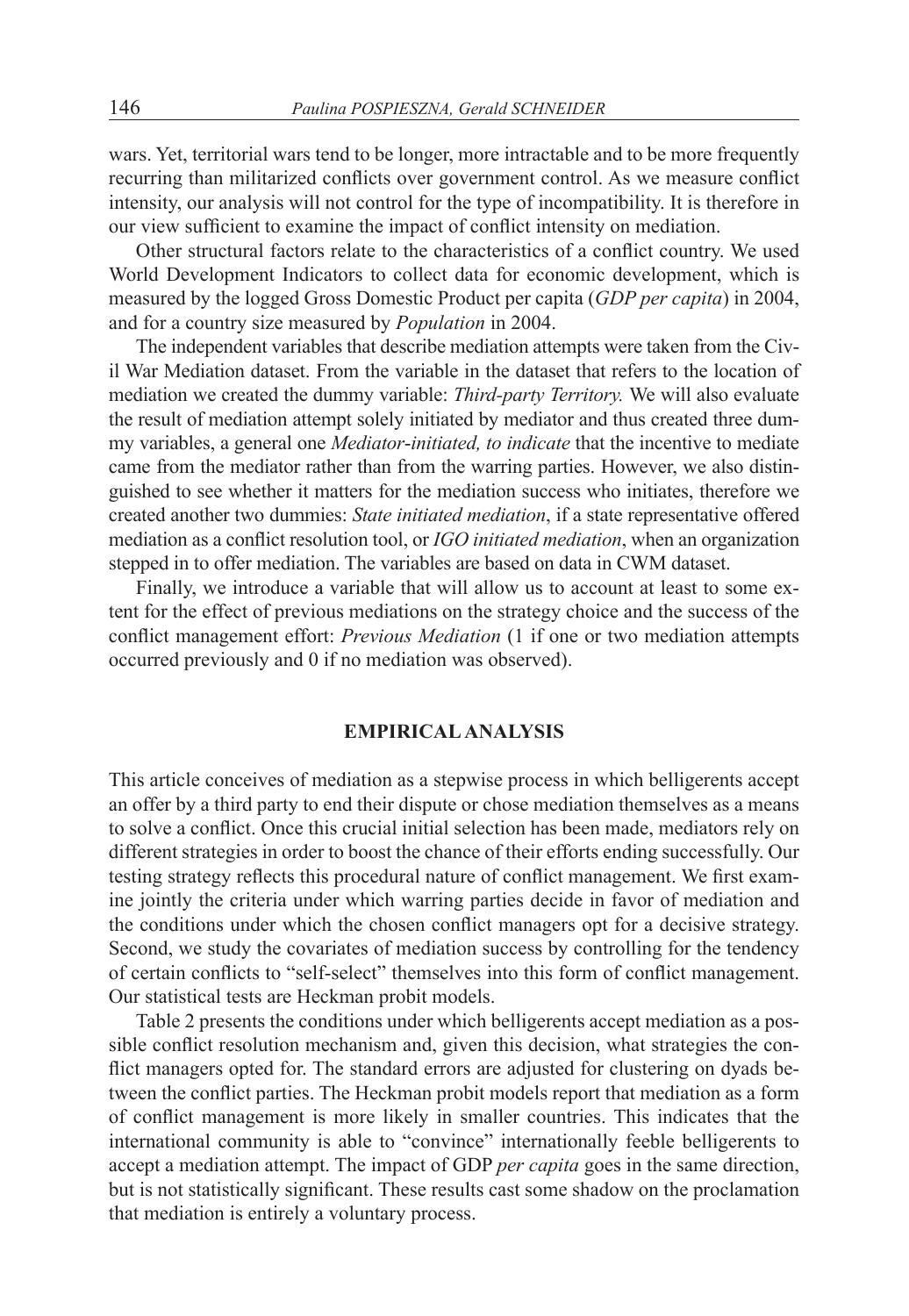Table 2 further shows in line with our theoretical expectations that the longer the disputants have fought, the greater is the chance that the warring parties rely on an outside party to help resolving them their dispute. In contrast to a conflict's duration, its intensity does not exert a systematic effect. Note that only one of the control variables, recurrence, exerts a systematic effect. The more often a dyad has experienced a conflict, the less likely it is that the warring parties will seek the help of a third-party.

Table 2

|                      | (1)        | (2)                         |  |  |  |  |
|----------------------|------------|-----------------------------|--|--|--|--|
|                      |            | Decisive mediation strategy |  |  |  |  |
| UN-led               | $-0.43$    |                             |  |  |  |  |
|                      | (0.30)     |                             |  |  |  |  |
| State-led            |            | 0.15                        |  |  |  |  |
|                      |            | (0.29)                      |  |  |  |  |
| Multiparty mediation | 0.11       | 0.24                        |  |  |  |  |
|                      | (0.23)     | (0.27)                      |  |  |  |  |
| Mediator-initiated   | 0.26       | 0.28                        |  |  |  |  |
|                      | (0.22)     | (0.22)                      |  |  |  |  |
| Previous mediation   | $1.37***$  | $1.38***$                   |  |  |  |  |
|                      | (0.28)     | (0.29)                      |  |  |  |  |
| Constant             | $-0.89***$ | $-1.06***$                  |  |  |  |  |
|                      | (0.20)     | (0.23)                      |  |  |  |  |
|                      |            | <b>Mediation Occurrence</b> |  |  |  |  |
| Population           | $-0.12**$  | $-0.12**$                   |  |  |  |  |
|                      | (0.06)     | (0.06)                      |  |  |  |  |
| GDP per capita       | $-0.13$    | $-0.13$                     |  |  |  |  |
|                      | (0.11)     | (0.11)                      |  |  |  |  |
| War Duration         | $0.31***$  | $0.31***$                   |  |  |  |  |
|                      | (0.05)     | (0.05)                      |  |  |  |  |
| <b>Battle Deaths</b> | 0.05       | 0.05                        |  |  |  |  |
|                      | (0.12)     | (0.12)                      |  |  |  |  |
| Military Alliance    | $-0.06$    | $-0.06$                     |  |  |  |  |
|                      | (0.29)     | (0.29)                      |  |  |  |  |
| Polity               | 0.03       | 0.03                        |  |  |  |  |
|                      | (0.02)     | (0.02)                      |  |  |  |  |
| Recurrence           | $-0.41*$   | $-0.42*$                    |  |  |  |  |
|                      | (0.22)     | (0.21)                      |  |  |  |  |
| Internationalization | 0.21       | 0.21                        |  |  |  |  |
|                      | (0.32)     | (0.32)                      |  |  |  |  |
| Constant             | $-0.94$    | $-0.95$                     |  |  |  |  |
|                      | (0.84)     | (0.84)                      |  |  |  |  |
| N                    | 581        | 581                         |  |  |  |  |
| N (censored)         | 207        | 207                         |  |  |  |  |
| N (uncensored)       | 374        | 374                         |  |  |  |  |
| Loglikelihood        | $-469.94$  | $-471.50$                   |  |  |  |  |
| Rho                  | 0.41       | 0.42                        |  |  |  |  |
|                      | (0.31)     | (0.26)                      |  |  |  |  |
| $Chi2$ (Rho)         | 1.66       | 1.96                        |  |  |  |  |

#### **Determinants of Mediation Occurrence and Strategy (Heckman Probit Regressions)**

Standard errors in parentheses:  $* p<1$ ,  $** p<0.05$ ,  $*** p<0.005$ .

**Source:** Own calculations based on data collected.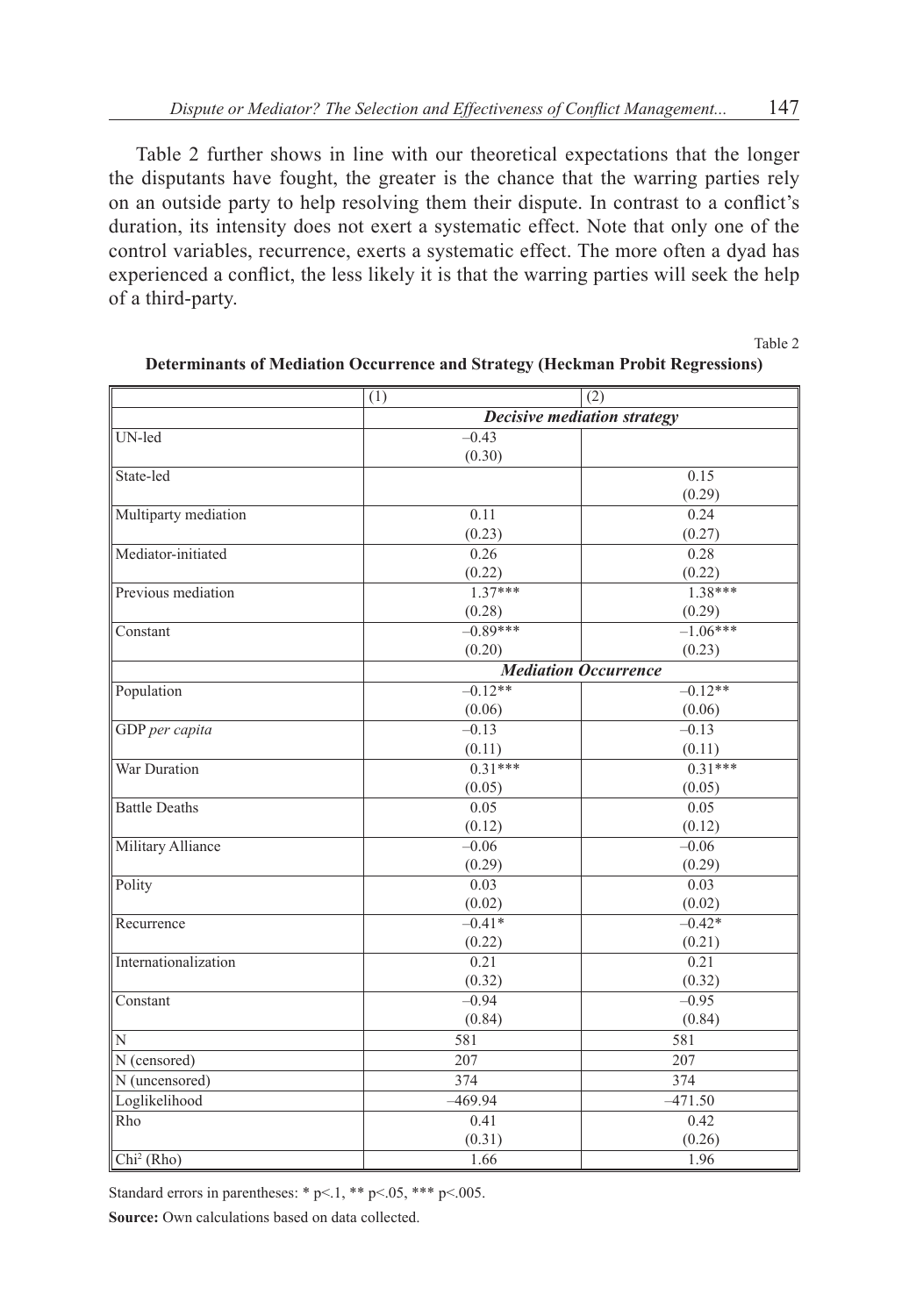The analysis shows that characteristics of the conflict and the country suffering an internal war affect the chance of mediation. Mediation, in other words, does not occur randomly. Table 2 moreover shows in line with hypothesis 7 that the conflict history matters for the decision of the conflict manager to rely on a specific strategy. If there have been previous mediation attempts, the newly appointed conflict managers take this often as a *carte blanche* to employ a decisive mediation strategy. Although the signs for state-led and IGO-led mediations point in opposite directions, these influences are not statistically significant. We can therefore not say that states are per se more likely to adopt decisive strategies. Note, however, that especially the UN often steps in as conflict mediator when states have given up. The civil wars in El Salvador, Angola, and Mozambique where the United Nations were finally able to act as peace broker, illustrate the tendency that especially this central IGO often inherits the mandate to mediate in "orphaned conflicts" from state representatives or other conflict managers whose efforts have failed. We also do not find definitive confirmation for the hypothesis that mediator-initiated conflict management attempts are more likely to experience clear and decisive strategies. Note, however, that this influence is in some specification that we include in the web appendix statistically significant.

The negative influence of UN-led mediations in Model 1 in Table 2 further confirms our rational expectation hypothesis, according to which conflict parties try to select mediators with limited ambitions. The United Nations frequently prefers to consult with the conflicting parties, especially if the conflict takes place in powerful states, and refrains from using clear mediation strategies. States used directive strategies in 39 mediation attempts, procedural ones in 218, and communication facilitation in 56 conflicts. As expected, multi-party mediations do not rely on decisive strategies.

Under what conditions is mediation successful? The tests reported in Table 3 reveal that certain attributes of a mediator and the strategies used by the conflict manager can make a difference. The self-congratulatory statements that effective mediators often utter in the aftermath of a successful attempt to bring peace often hide that certain conflicts are easier to solve than other ones. Most importantly, the Heckman probit models reveal that a decisive strategy increases the chance of success. This finding corresponds with the literature on civil war termination that stresses the need for a more decisive third-party involvement than just getting the parties to the bargaining table (Walter, 2002). Additionally, while multiparty mediation is not linked to an increased chance that a mediator chooses a decisive strategy, multilateral third-party efforts render conflict management more effective. The Probit models reported in the Online Appendix show that UN-led and state-led mediations have a higher chance to be successful. However, these estimations do not take the selection effects into account.

Putting the evidence of the various tests together, we find considerable support for the argument that we must take both the structure of the conflict and the mediator identity into consideration in order to understand the interlinked phases of mediation. Hypotheses 1 and 2, according to which the population size of a conflict country and the intensity of conflict matter for mediation occurrence again received quite solid empirical backing. While war duration positively affects the probability that a conflict is mediated more populous countries are less likely to experience conflict management.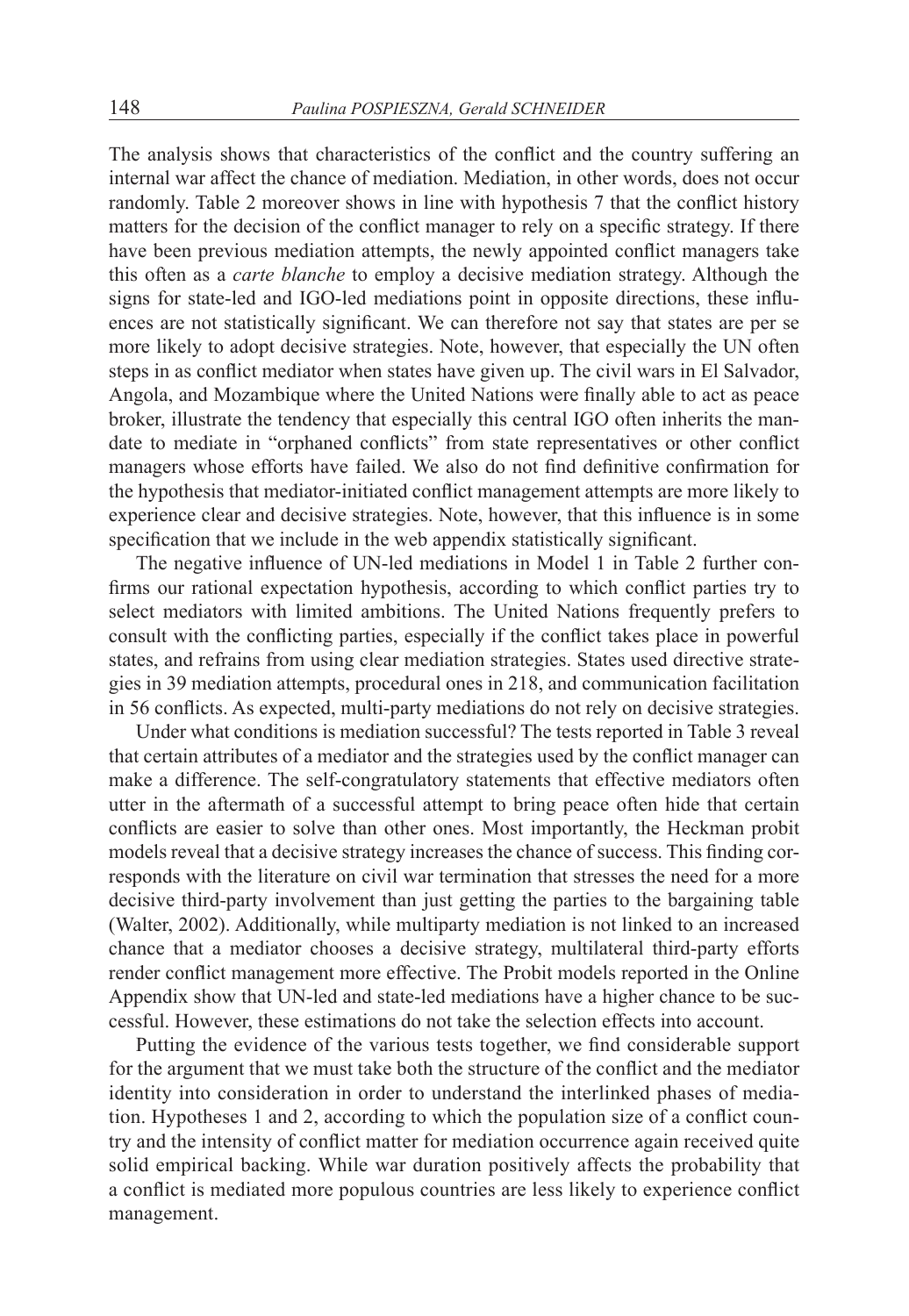Table 3

#### **Determinants of Mediation Occurrence and Success (Heckman Probit Regressions)**

|                           | (1)                      | $\overline{(2)}$ | (3)                         | (4)        |  |
|---------------------------|--------------------------|------------------|-----------------------------|------------|--|
|                           | <b>Mediation success</b> |                  |                             |            |  |
| Decisive Strategy         | $0.36**$                 | $0.36**$         |                             |            |  |
|                           | (0.18)                   | (0.18)           |                             |            |  |
| UN-led                    |                          |                  | 0.44                        |            |  |
|                           |                          |                  | (0.31)                      |            |  |
| State-led                 |                          |                  |                             | $-0.08$    |  |
|                           |                          |                  |                             | (0.19)     |  |
| Multiparty mediation      |                          |                  | $0.34**$                    | 0.25       |  |
|                           |                          |                  | (0.15)                      | (0.17)     |  |
| Third-party territory     | 0.09                     | 0.12             | 0.19                        | 0.17       |  |
|                           | (0.15)                   | (0.16)           | (0.17)                      | (0.16)     |  |
| State initiated mediation |                          | $-0.38**$        | $-0.44**$                   | $-0.44***$ |  |
|                           |                          | (0.15)           | (0.17)                      | (0.16)     |  |
| IGO initiated mediation   |                          | $-0.17$          | $-0.24$                     | $-0.19$    |  |
|                           |                          | (0.23)           | (0.26)                      | (0.25)     |  |
| Previous mediation        | $-0.07$                  | 0.002            | 0.01                        | 0.03       |  |
|                           | (0.19)                   | (0.20)           | (0.19)                      | (0.19)     |  |
| Constant                  | $-0.13$                  | 0.004            | 0.12                        | 0.20       |  |
|                           | (0.26)                   | (0.27)           | (0.26)                      | (0.30)     |  |
|                           |                          |                  | <b>Mediation occurrence</b> |            |  |
| Population                | $-0.13**$                | $-0.13**$        | $-0.13**$                   | $-0.13**$  |  |
|                           | (0.05)                   | (0.05)           | (0.05)                      | (0.05)     |  |
| GDP per capita            | $-0.15$                  | $-0.15$          | $-0.15$                     | $-0.15$    |  |
|                           | (0.11)                   | (0.11)           | (0.11)                      | (0.11)     |  |
| War Duration              | $0.29***$                | $0.29***$        | $0.29***$                   | $0.29***$  |  |
|                           | (0.05)                   | (0.05)           | (0.05)                      | (0.05)     |  |
| <b>Battle Deaths</b>      | 0.06                     | 0.06             | 0.06                        | 0.06       |  |
|                           | (0.11)                   | (0.11)           | (0.11)                      | (0.11)     |  |
| Military Alliance         | $-0.002$                 | $-0.03$          | $-0.03$                     | $-0.03$    |  |
|                           | (0.30)                   | (0.32)           | (0.32)                      | (0.32)     |  |
| Polity                    | 0.03                     | 0.03             | 0.03                        | 0.02       |  |
|                           | (0.02)                   | (0.02)           | (0.02)                      | (0.02)     |  |
| Recurrence                | $-0.25$                  | $-0.26$          | $-0.27$                     | $-0.27$    |  |
|                           | (0.22)                   | (0.22)           | (0.22)                      | (0.22)     |  |
| Internationalization      | 0.21                     | 0.21             | 0.19                        | 0.21       |  |
|                           | (0.36)                   | (0.36)           | (0.38)                      | (0.37)     |  |
| Constant                  | $-0.84$                  | $-0.85$          | $-0.83$                     | $-0.84$    |  |
|                           | (0.76)                   | (0.76)           | (0.77)                      | (0.76)     |  |
| N                         | 488                      | 488              | 488                         | 488        |  |
| N (censored)              | 207                      | 207              | 207                         | 207        |  |
| N (uncensored)            | 281                      | 281              | 281                         | 281        |  |
| Loglikelihood             | $-446.23$                | $-443.08$        | $-442.26$                   | $-443.57$  |  |
| Rho                       | $-0.48$                  | $-0.52$          | $-0.50$                     | $-0.50$    |  |
|                           | (0.21)                   | (0.20)           | (0.21)                      | (0.20)     |  |
| $Chi2$ (Rho)              | $3.81*$                  | $4.56**$         | $3.77*$                     | $4.20**$   |  |

Standard errors in parentheses: \* p <... 1, \*\* p <...  $0.65$ , \*\*\* p <... 005.

**Source:** Own calculations based on data collected.

Power, therefore, largely allows war-torn countries to shield themselves against conflict management. If warring parties decide nevertheless on mediation, they try to choose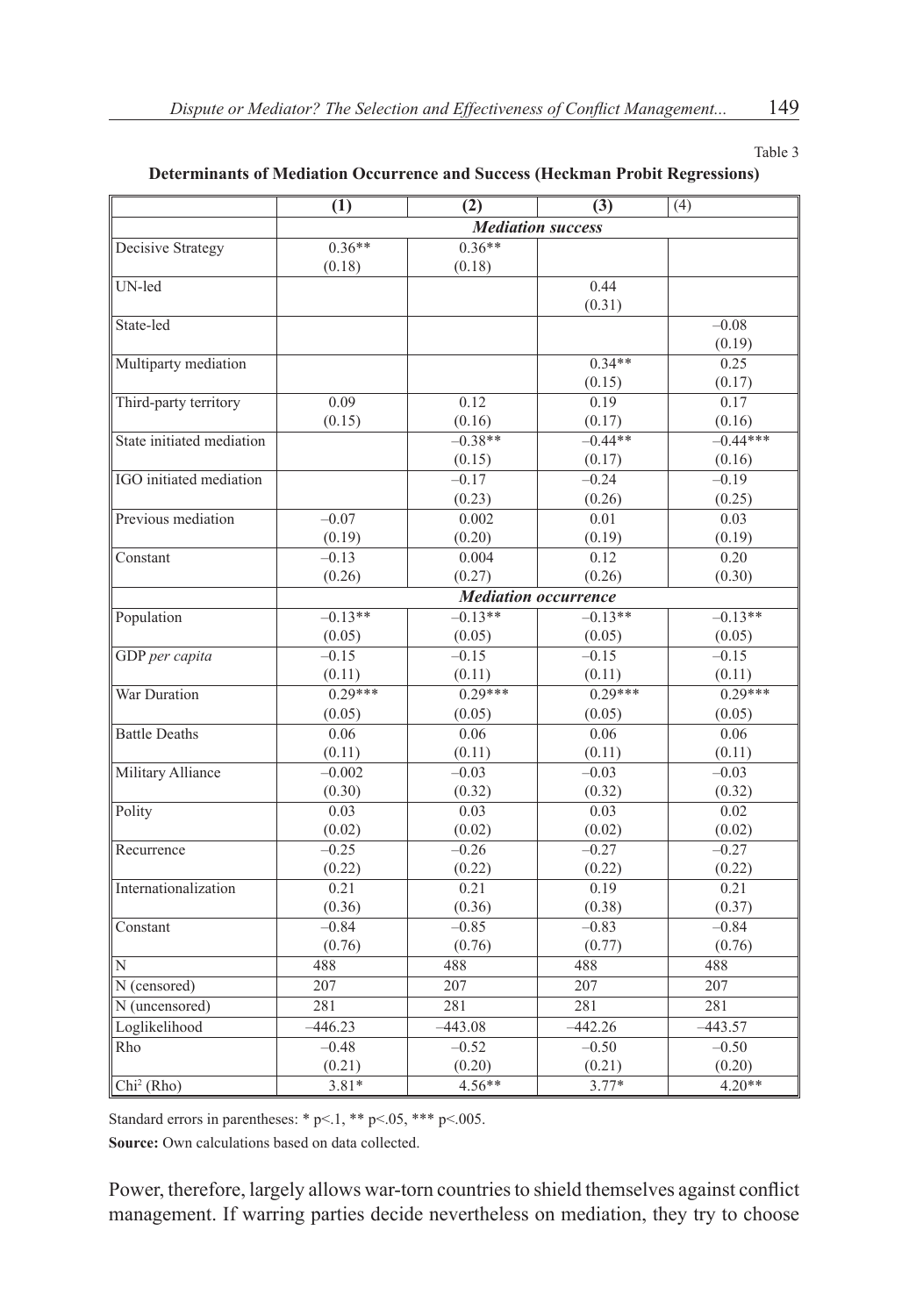mediators who will most likely see their efforts thwarted in the end. Yet, the warring parties often underestimate in line with our theoretical expectation the determination of the conflict manager. Our empirical tests provide in this vein ample evidence in favor of the expectation that the selection of forceful strategies makes a difference (H3). A decisive mediation strategy increases the chance of success even when we control for the step-wise nature of mediation in line with our theoretical framework. A telling example of a mediator who adopted a surprisingly forceful conflict management attempt is the behavior of the African Union (AU), formerly known as the Organization of African Unity (OAU) in the civil conflict in Comoros. As a reaction to the worsening secessionist crisis in Anjouan and the failure of previous mediation efforts, the AU imposed economic sanctions and threatened military action against President Mohamad Bacar's regime on the island Anjouan in 2002. The result of the outside pressure was a transition of entire the archipelago island nation to a confederation and a series of elections. However, when President Bacar refused to leave office in 2008, the AU was forced to intervene militarily to restore public order.

Moreover, we find support for the assumption that indicates it is better for a mediation attempt if it is not initiated by the mediator, be it a state or intergovernmental organization, but rather by the parties engaged in the dispute themselves (H4). The aforementioned Indian interventions in Sri Lanka were, according to Keethaponcalan (2001: 92), further doomed by the lack of "a genuine interest in making peace."

We also find in line with our theoretical framework that mediations which are led by the multilateral team have an increased chance to be successful (H5). Successful multilateral mediation occurred in El Salvador (UN, Catholic Church, and the U.S.) at the beginning of 1990s, in Colombia from 1999 to 2002 (UN, Catholic Church, Cuba, France, and Switzerland) or the Central African Republic from 2001 to 2003 (UN, OAU, Bishop Paulin Pomodimo). However, there is no systematic effect of where the mediation attempt takes place (H6). Examples of successful mediations that took place on the territory of the mediator are the peace talks led by U.S. President Clinton to end Israeli-Palestinian conflict. Although these mediation attempts led to the Oslo Accords I and II in 1993 and 1995, the treaties did not stop the two sides to resume the fighting in the second half of the decade. This might indicate that moving the negotiations to a country outside of the conflict zone is seldom sufficient in bringing peace, but it also might be that such cases are the especially difficult ones to mediate successfully. Conflict managers finally who intervene in previously mediated conflicts are not more likely to convince the disputants to sign a peace agreement (H7). The Second Sudanese Civil War (1983–2005) for instance saw nine mediation attempts before a Comprehensive Peace Agreement was signed, and the conflicts in Cambodia, Azerbaijan, and Sri Lanka also only ended after successions of mediators had returned home empty-handed.

\* \* \*

The success of third parties in their endeavor to negotiate a peaceful settlement to a militarized conflict can be explained in terms of a mixture of different factors, some of them relating to the conflict itself, some relate to the parties that engage in conflict,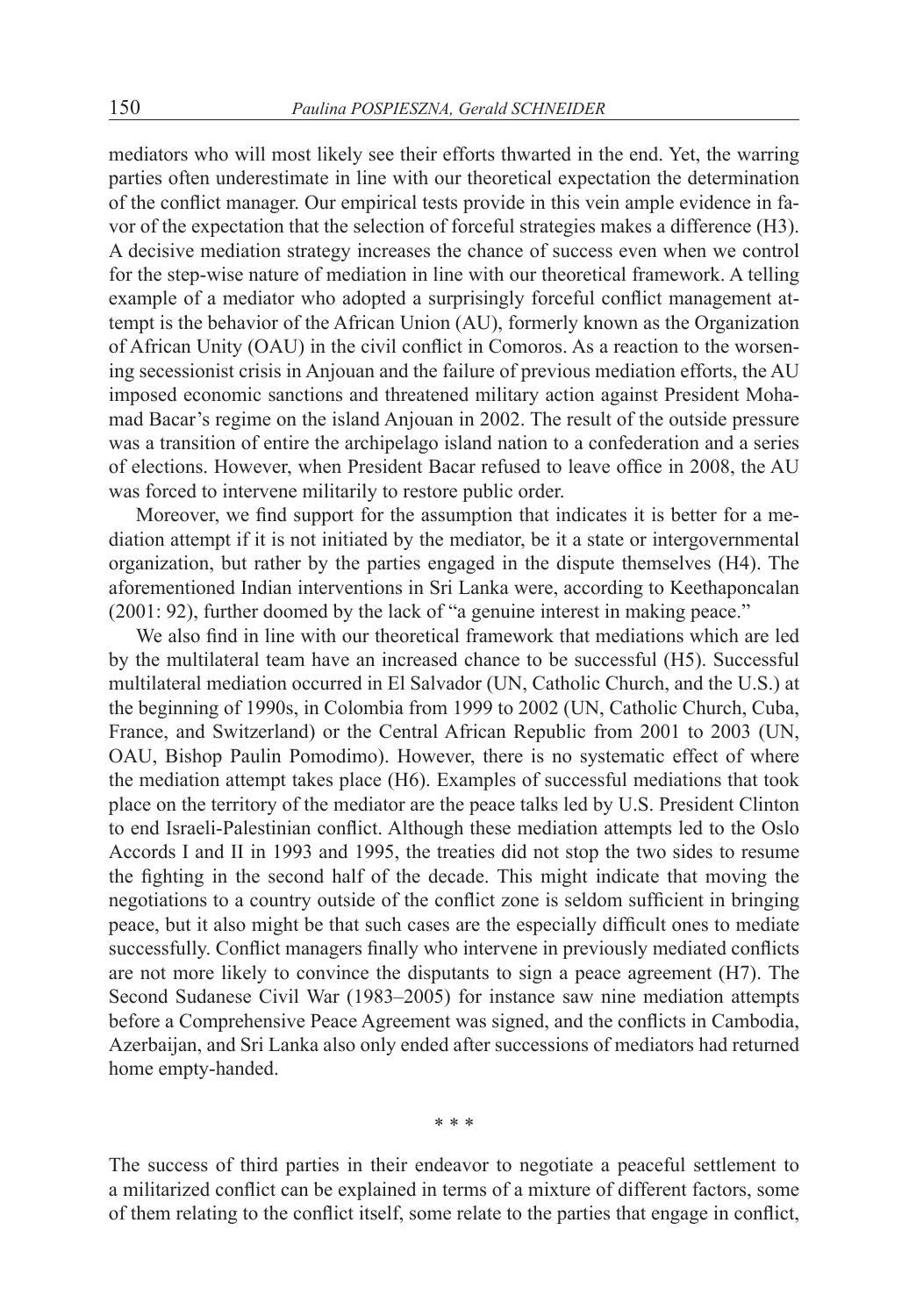and some relate to individual attributes of a mediator. Mediation is, in other words, not just an exogenous input, unaffected by the reality of a conflict. Nor is it a mechanism solely dependent on mediator characteristics, as we were led to think by the memoirs and reminiscences of successful conflict managers. Mediation both affects and reflects, to some extent, the conflict environment in which it takes place. In this article, we have advanced a theoretical framework inspired by the bargaining theory of war to combine the structural and the actor-centric perspective. We particularly argue that mediation characteristics are only able to increase the chance of a peaceful settlement if at least one of the belligerents underestimates the chance that the chosen mediator employs a decisive conflict management strategy. Mediators can, to put it differently, make a difference if the conflict parties them did not anticipate a forceful intervention when selecting the third party or when they are so war-weary after some unsuccessful mediations that they accept the intrusive moves by the third party.

The empirical evaluation supports this double conjecture that it is important not only *who* mediates, but under certain conditions also *how* this conflict manager mediates. Hence, a decisive mediation strategy matters even if we control for the tendency that only wars with a particular profile experience this form of conflict management. If the conflict parties had perfectly predicted what strategy the selected mediator would employ, we could explain the effectiveness of a mediation attempt solely through attributes of the conflict and the mediator.

The voluntary nature of conflict management has its limits through the temptation of both states and IGOs to press a mediation offer on the belligerents. However, as our theoretical framework suggests, such attempts are less successful (state initiated mediations) or as successful (IGO initiated mediations) as completely voluntary conflict management attempts. We also find in some specifications that multiparty mediations are more effective, but we could not establish that either state- or UNled mediations make a difference. The article also provides evidence in line with our theoretical expectation that the structure of the conflict only self-selects certain armed conflicts into the usage of mediation. We particularly find in line with the structural perspective that the longer a dispute lasts, the more likely it is that mediation is adopted as a conflict management tool. However, the intensity of a conflicts in terms of battle deaths are not necessarily always more likely to be mediated than less violent ones.

Our paper also contributes to the recent literature on sequencing (Heldt, 2009). We particularly pay attention to the history of mediation within conflicts that experience repeated conflict management attempts. Disputants who move back to mediation are more inclined to move to a negotiated settlement because of the growing costs of conflict. Yet, they do so particularly if a directive strategy is applied.

We acknowledge that our dichotomous categorization of mediation strategies does not give full justice to the plethora of sophisticated tactics that conflict managers use. The comparative evaluation of mediation could therefore profit from attempts to code the incentives and disincentives mediators possess and employ in a more nuanced way. Comprehensive data might not only help the research community, but could also provide policy makers with benchmarks of what kind of strategy works in what context.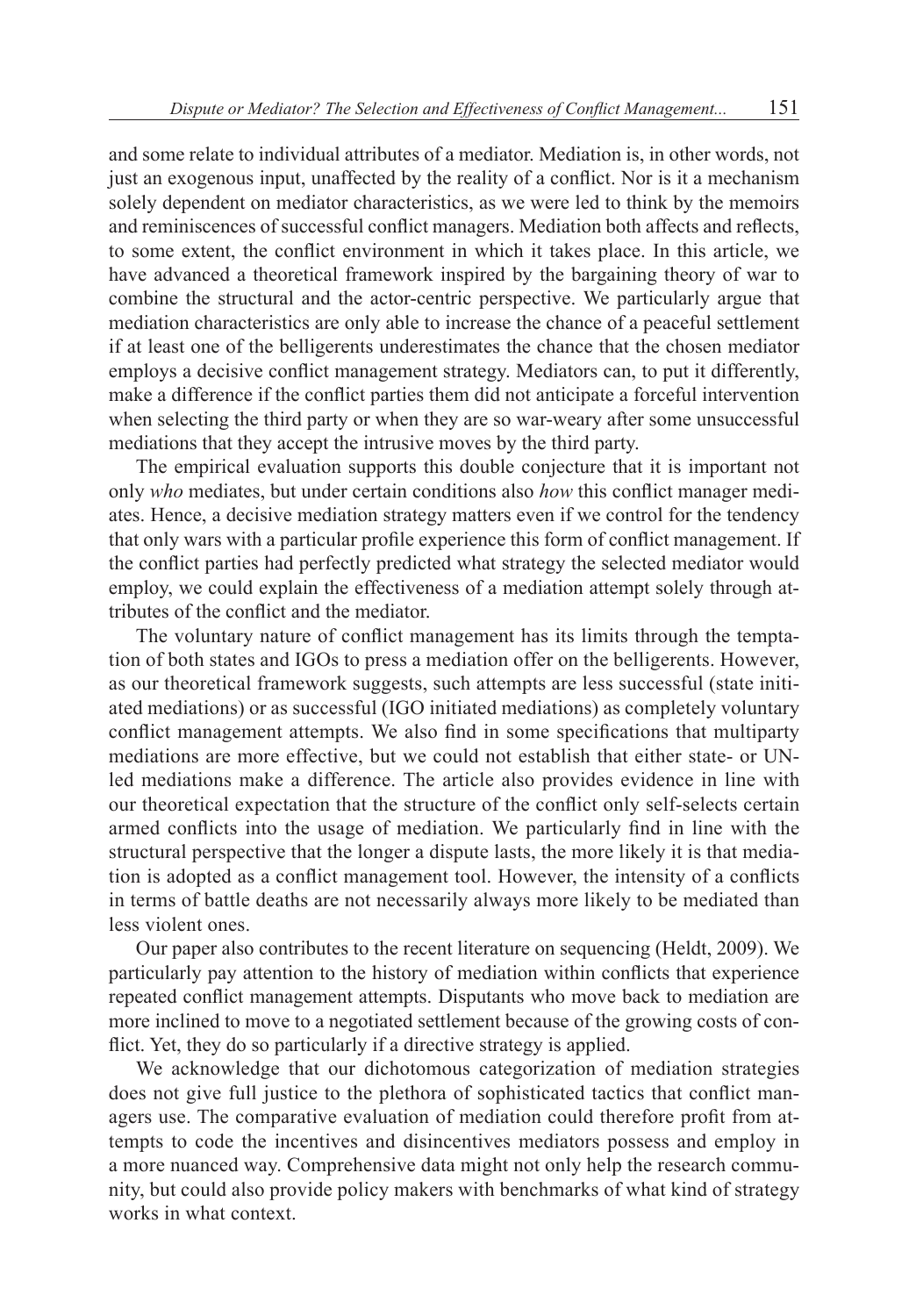#### **BIBLIOGRAPHY**

- Amoo S. G., Zartman W. I. (1992), *Mediation by Regional Organizations: The Organization of African Unity (OAU) in Chad*, in: *Mediation in international relations*, (eds.) J. Bercovitch, J. Z. Rubin, Macmillan Press Limited, London, pp. 131–148.
- Balch-Lindsay D., Enterline A. J. (2000), *Killing time: The world politics of civil war duration, 1820–1992*, "International Studies Quarterly", Vol. 44, No. 4, pp. 615–642.
- Beardsley K. (2011), *The Mediation Dilemma*, Cornell University Press, Ithaca.
- Beardsley K. C. (2008), *Agreement without peace? international mediation and time inconsistency problems*, "American Journal of Political Science", Vol. 52, No. 4, pp. 723–740.
- Beardsley K. C., Quinn D. M., Biswas B., Wilkenfeld J. (2006), *Mediation style and crisis outcomes*, "Journal of Conflict Resolution", Vol. 50, No. 1, pp. 58–86.
- Beardsley K., Michael G. (2009), *Disaggregating the incentives of conflict management: An introduction*, "International Interactions", Vol. 35 (3), pp. 243–248.
- Beber B. (2012), *International Mediation, Selection Effects, and the Question of Bias*, "Conflict Management and Peace Science", No. 29, pp. 397–424.
- Bercovitch J. (1986), *International Mediation: A Study of Incidence, Strategies and Conditions of Successful Outcomes*, "Cooperation and Conflict", Vol. 21, pp. 155–168.
- Bercovitch J. (1996), *Understanding Mediation's Role in Preventative Diplomacy*, "Negotiation Journal", Vol. 12, No. 3, pp. 241–258.
- Bercovitch J. (2011), *Theory and Practice of International Mediation: Selected Essays*, Routledge.
- Bercovitch J., Anagnoson J. T., Wille D. L. (1991), *Some conceptual issues and empirical trends in the study of successful mediation in international relations*, "Journal of Peace Research", Vol. 28, No. 1, pp. 7–17.
- Bercovitch J., DeRouen K. R. (2004), *Mediation in internationalized ethnic conflicts: Assessing the determinants of a successful process*, "Armed Forces & Society" Vol. 30, No. 2, pp. 147–170.
- Bercovitch J., DeRouen K. R. (2005), *Managing ethnic civil wars: Assessing the determinants of successful mediation*, "Civil Wars", Vol. 7, No. 1, pp. 98–116.
- Bercovitch J., Fretter J. (2007), *Studying International Mediation: Developing Data Sets on Mediation, Looking for Patterns, and Searching for Answers*, "International Negotiation", Vol. 12, No. 2, pp. 145–173.
- Bercovitch J., Gartner S. S. (2006), *Is there method in the madness of mediation? Some lessons for mediators from quantitative studies of mediation*, "International Interactions", Vol. 32, No. 4, pp. 329–354.
- Bercovitch J., Houston A. (1993), *Influence of mediator characteristics and behavior on the success of mediation in international relations*, "International Journal of Conflict Management" Vol. 4, No. 4, pp. 297–321.
- Bercovitch J., Houston A. (1996), *The study of international mediation: Theoretical issues and empirical evidence*, in: *Resolving international conflicts. the theory and practice of mediation*, (ed.) J. Bercovitch, Lynne, Boulder, pp. 11–38.
- Bercovitch J., Houston A. (2000), *Why do they do it like this? An analysis of the factors influencing mediation behavior in international conflicts*, "Journal of Conflict Resolution", Vol. 44 (2), pp. 170–202.
- Bercovitch J., Jackson R. (2001), *Negotiation or Mediation? An Exploration Factors Affecting the Choice of Conflict Management in International Conflict*, "Negotiation Journal, Vol. 17, No. 1, pp. 59–77.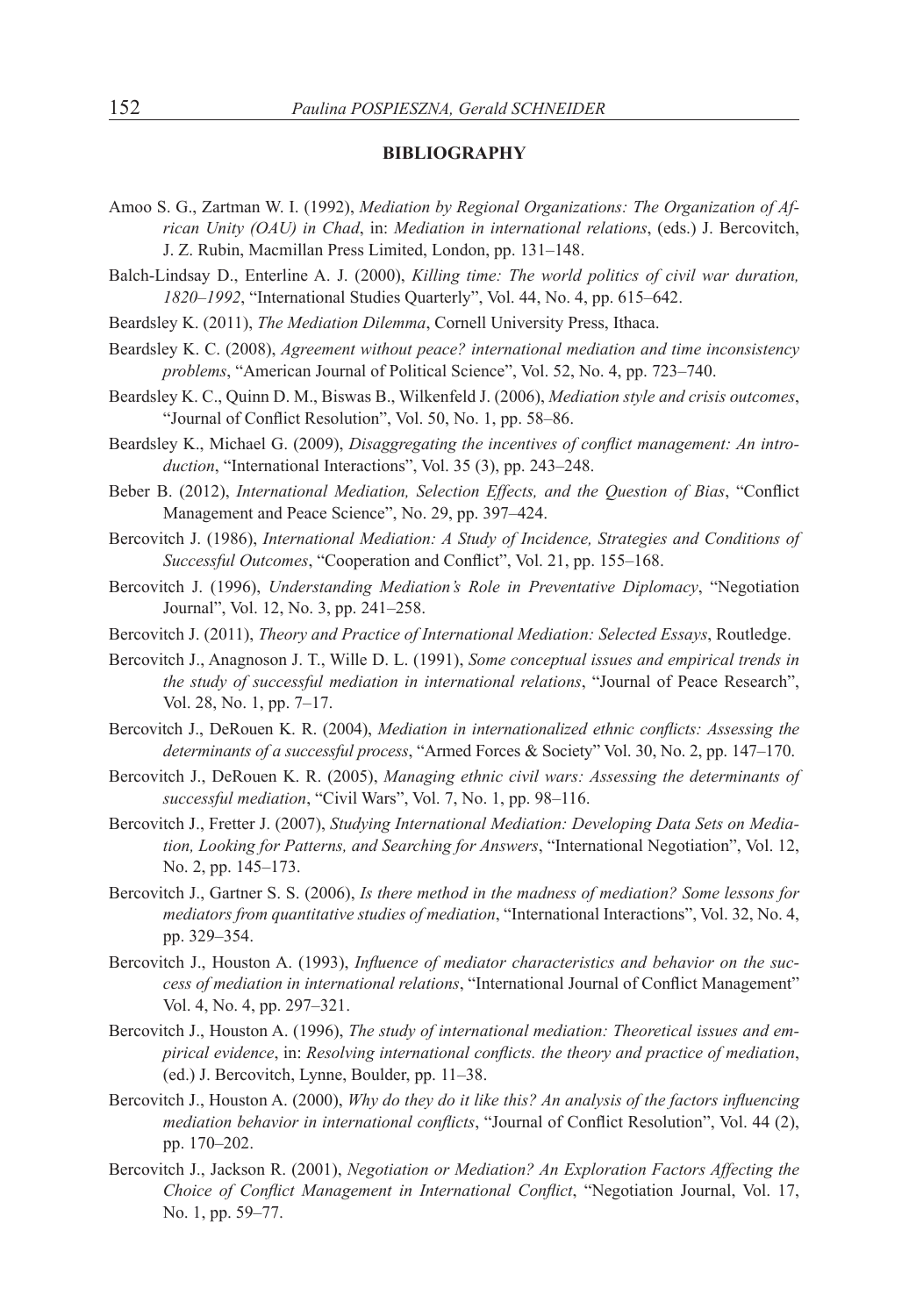- Bercovitch J., Langley J. (1993), *The nature of the dispute and the effectiveness of international mediation*, "Journal of Conflict Resolution", Vol. 37 (4), pp. 670–691.
- Bercovitch J., Schneider G. (2000), *Who mediates? the political economy of international conflict management*, "Journal of Peace Research", Vol. 37, No. 2, pp. 145–165.
- Bercovitch J., Simpson L. (2010), *International mediation and the question of failed peace agreements: Improving conflict management and implementation*, "Peace & Change", Vol. 35, No. 1, pp. 68–103.
- Böhmelt T. (2010), *The effectiveness of tracks of diplomacy strategies in third-party interventions*, "Journal of Peace Research", Vol. 47, No. 2, pp. 167–178.
- Böhmelt T. (2015), *The spatial contagion of international mediation*, "Conflict Management and Peace Science", Vol. 32 (1), pp. 108–127.
- Böhmelt T. (2016), *The importance of conflict characteristics for the diffusion of international mediation*, "Journal of Peace Research", Vol. 53 (3), pp. 378–391.
- Burton J. W. (1969), *Conflict and communication: The use of controlled communication in international relations*, MacMillan, London.
- Clayton G. (2015), *Oil, relative strength and civil war mediation*, in: *Cooperation and Conflict* (in press), doi: 10. 1177/0010836715610596.
- Crescenzi M., Kadera K., McLaughlin S. M., Thyne C. (2011), *A supply side theory of mediation*, "International Studies Quarterly", Vol. 55 (4), pp. 1069–1094.
- Crocker C. A., Hampson F. O., Aall P. (eds.) (1999), *Herding cats: Multiparty mediation in a complex world*, United States Institute of Peace Press, Washington, D.C.
- Danner M. (1997), *Clinton, the UN, and the Bosnian Disaster*, "The New York Review of Books", December 18.
- DeRouen K. (2003), *The role of the UN in international crisis termination, 1945–1994*, "Defense and Peace Economics" Vol. 14, No. 4, pp. 251–260.
- DeRouen K. R., Bercovitch J. (2008), *Enduring internal rivalries: A new framework for the study of civil war*, "Journal of Peace Research", Vol. 45, No. 1, pp. 55–74.
- DeRouen K. R., Bercovitch J., Pospieszna P. (2011), *Introducing the Civil Wars Mediation (CWM) Dataset*, "Journal of Peace Research", Vol. 48, No. 5, pp. 663–672.
- DeRouen K., Bercovitch J., Wei J. (2009), *Duration of peace and recurring civil wars in Southeast Asia and the Pacific*, "Civil Wars", Vol. 11, No. 2, pp. 103–120.
- Dixon W. J. (1993), *Democracy and the Management of International Conflict*, "Journal of Conflict Resolution", Vol. 37, No. 1, pp. 42–68.
- Dixon W. J. (1994), *Democracy and the Peaceful Settlement of International Conflict*, "American Political Science Review", Vol. 88, No. 1, pp. 14–32.
- Doyle M. W., Sambanis N. (2000), *International peace building: A theoretical and quantitative analysis*, "The American Political Science Review", Vol. 94, No. 4, pp. 779–801.
- Elgstrom O. (1994), *National Culture and International Negotiation*, "Cooperation and Conflict", Vol. 29, No. 3, pp. 289–301.
- Frazier D. V., Dixon W. J. (2006), *Third-party intermediaries and negotiated settlements, 1946–2000*, "International Interactions", Vol. 32, No. 4, pp. 385–408.
- Gartner S. S. (2011), *Signs of Trouble: Regional Organization Mediation and Civil War Agreement Durability*, "The Journal of Politics", Vol. 73, No. 2, pp. 380–390.
- Greig J. M., Diehl P. F. (2006), *Softening up: Making conflicts more amenable to diplomacy*, "International Interactions", Vol. 32, No. 4, pp. 355–384.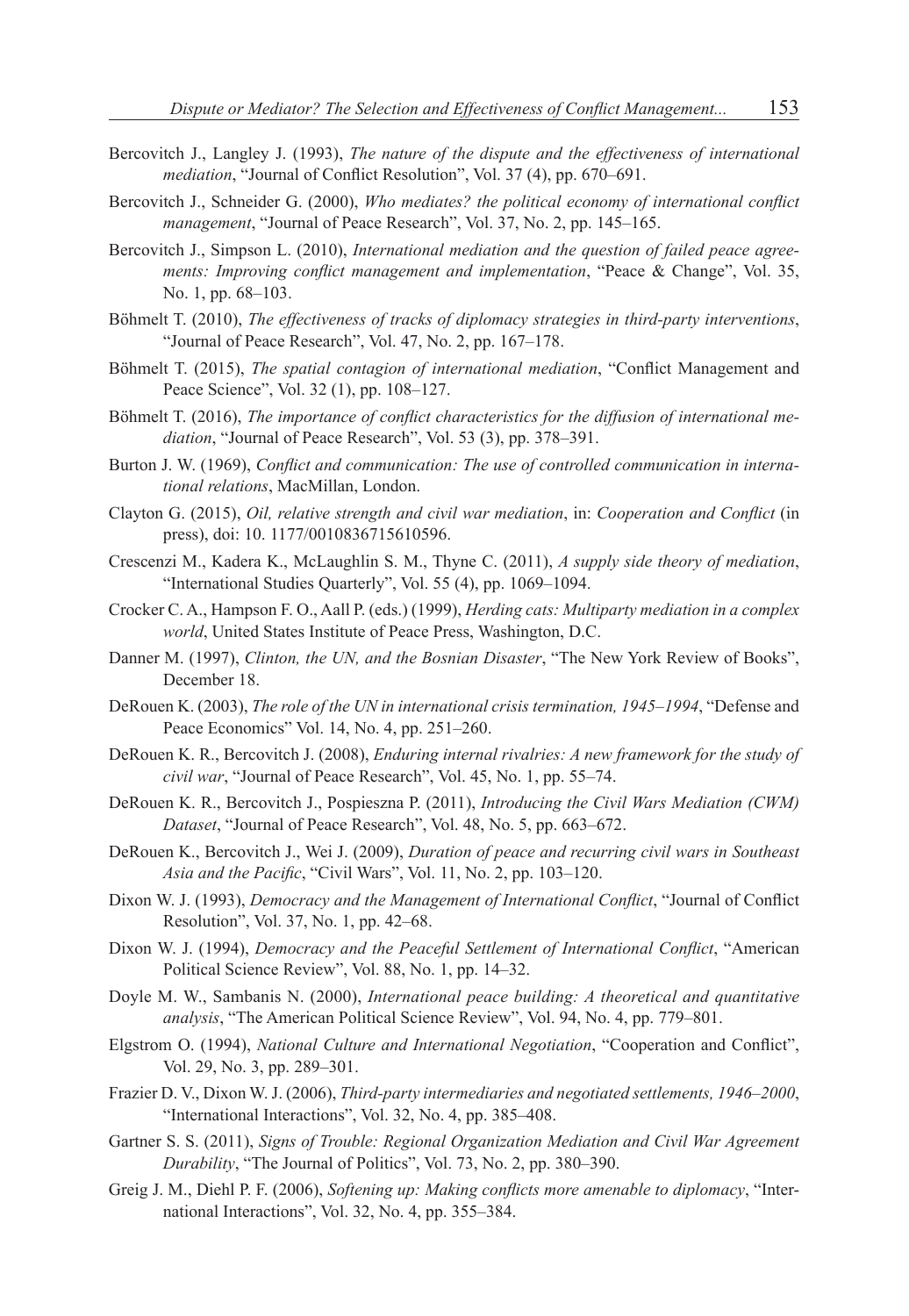- Greig J. M, Regan P. M. (2008), *When Do They Say Yes? An Analysis of the Willingness to Offer and Accept Mediation in Civil Wars*, "International Studies Quarterly", Vol. 52, No. 4, pp. 759–781.
- Greig J. M. (2001), *Moments of Opportunity: Recognizing Conditions of Ripeness for International Mediation between Enduring Rivals*, "Journal of Conflict Resolution", Vol. 45, No. 6, pp. 691–718.
- Hegre H., Ellingsen T., Gates S., Gleditsch N. P. (2001), *Towards a democratic civil peace? Democracy, political change, and civil war, 1816–1992*, "American Political Science Review", Vol. 95, No. 10, pp. 33–48.
- Heldt B. (2009), *Sequencing of Peacemaking in Emerging Conflicts*, in: *War and Peace in Transition: Chagning Roles of External Actors*, (eds.) K. Aggestam, A. Björkdahl, Nordic Academic Press.
- Hensel P. R. (2001), *Contentious Issues and World Politics: The Management of Territorial Claims in the Americas, 1816–1992*, "International Studies Quarterly", Vol. 45, No. 1, pp. 81–109.
- Jarstad A. K., Sisk T. D. (eds.) (2008), *From War to Democracy: Dilemmas of Peacebuilding*, Cambridge University Press, Cambridge.
- Jonah J. O. (1992), *The United Nations and International Conflict: The Military Talks at Kilometer Marker-101*, in: *Mediation in International Relations*, (eds.) J. Bercovitch, J. Z. Rubin, Macmillan Press Limited, London, pp. 176–205.
- Kathman J. (2011), *Civil war diffusion and regional motivations for intervention*, "Journal of Conflict Resolution", Vol. 55, No. 6, pp. 847–876.
- Keethaponcalan S. I. (2001), *Mediation Dilemmas: Resolving the Ethnic Conflict in Sri Lanka*, "Pakistan Horizon", Vol. 54, No. 2, pp. 79–98.
- Kleiboer M. (1996), *Understanding success and failure of international mediation*, "Journal of Conflict Resolution", Vol. 40, No. 2, pp. 360–389.
- Kuypers J. A. (1997), *Presidential Crisis Rhetoric and the Press in the Post-Cold War World*, CT: Praeger, Westport.
- Kydd A. (2003), *Which Side Are You On? Bias, Credibility, and Mediation*, "American Journal of Political Science", Vol. 47 (4), pp. 597–611.
- Maoz Z., Terris L. (2009), *Credibility and Strategy in International Mediation*, "International Interactions", Vol. 32, No. 4, pp. 409–440.
- Mason T. D., Fett P. J. (1996), *How Civil Wars End: A Rational Choice Approach*, "Journal of Conflict Resolution", Vol. 40, No. 4, pp. 546–568.
- Mitchell S. M., Hensel P. R. (2007), *International Institutions and Compliance with Agreements*, "American Journal of Political Science", Vol. 51, No. 4, pp. 721–737.
- Powell R. (2012), *Persistent Fighting and Shifting Power*, "American Journal of Political Science", Vol. 56 (3), pp. 620–637.
- Quinn D., Wilkenfeld J., Eralp P., Asal V., Mclauchlin T. (2013), *Crisis managers but not conflict resolvers: Mediating ethnic intrastate conflict in Africa*, "Conflict Management and Peace Science", Vol. 30 (4), pp. 387–440.
- Rauchhaus R. (2006), *Asymmetric information, mediation and conflict management*, "World Politics", Vol. 58, No. 2, pp. 207–241.
- Regan P. M., Aydin A. (2006), *Diplomacy and Other Forms of Intervention in Civil Wars*, "Journal of Conflict Resolution", Vol. 50, No. 5, pp. 736–756.
- Regan P., Stam A. (2000), *In the nick of time: Conflict management, mediation timing, and the duration of interstate disputes*, "International Studies Quarterly", Vol. 44 (2), pp. 239–260.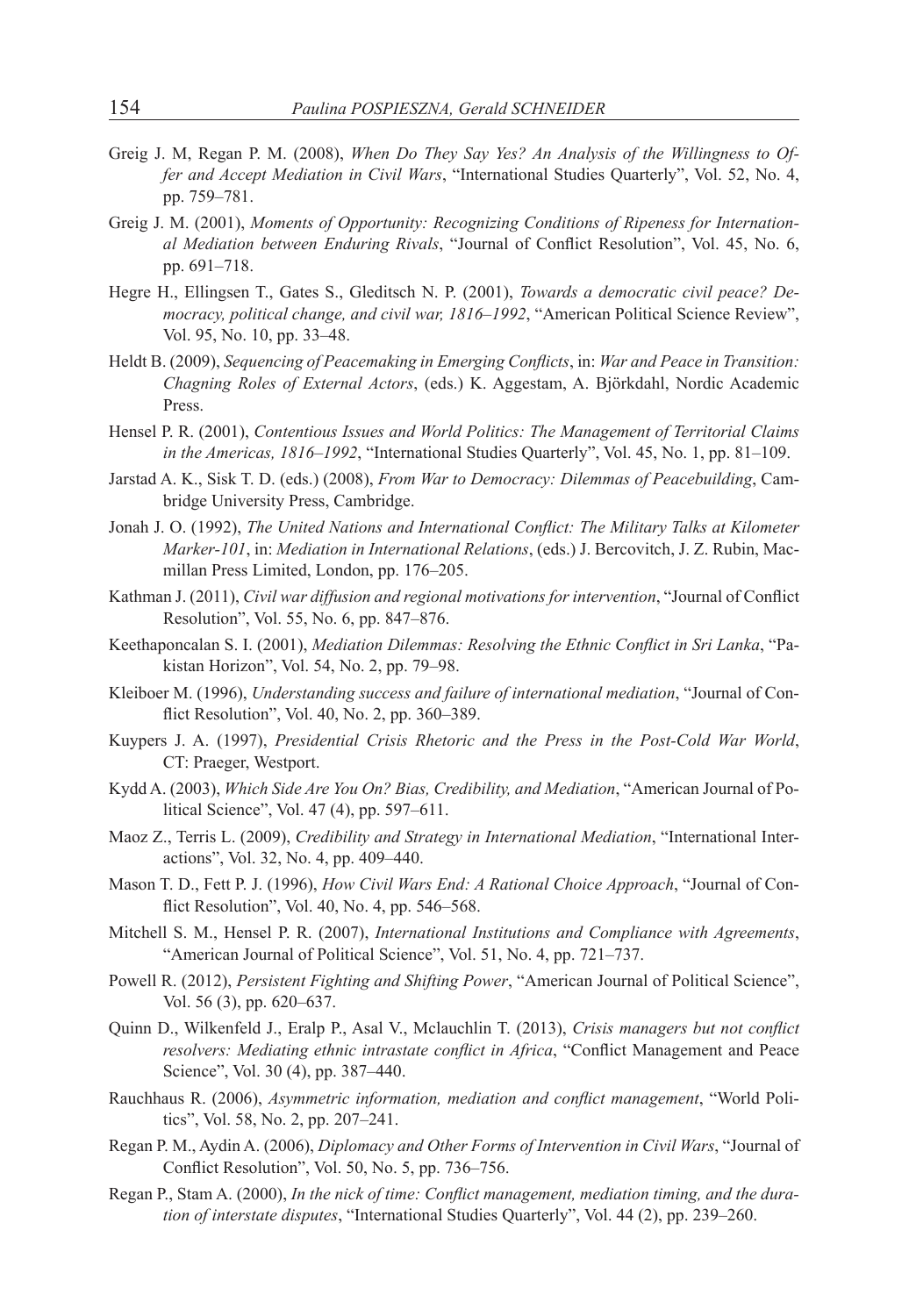- Rubin J. Z. (1980), *Experimental research on third-party intervention in conflict*, "Psychological Bulletin", Vol. 87 (2), pp. 379–391.
- Slim R. M. (1992), *Small state mediation in international relations: The Algerian mediation of the Iranian hostage crisis*, in: *Mediation in international relations. multiple approaches to conflict management*, (eds.) J. Bercovitch, J. Z. Rubin, St. Martin Press, New York, pp. 206–231.
- Svensson I. (2007), *Mediation with Muscles or Minds? Exploring Power Mediators and Pure mediators in Civil Wars*, "International Negotiation", Vol. 12, No. 2, pp. 229–248.
- Svensson I. (2009), *Guaranteeing Peace: the Credibility of Third-Party Mediators in Civil Wars*, in: *International Conflict Mediation: New Approaches and Findings*, (eds.) J. Bercovitch, S. Sigmund Gartner, pp. 115–134.
- Terris L. G., Maoz Z. (2005), *Rational Mediation: A Theory and a Test*, "Journal of Peace Research", Vol. 42, No. 5, pp. 563–584.
- Touval S. (1994), *Why the UN fails*, "Foreign Affairs", Vol. 73, No. 5, pp. 44–57.
- Wagner R. H. (2000), *Bargaining and war*, "American Journal of Political Science", Vol. 44, No. 3, pp. 469–484.
- Wall J. A., Stark J. B. Rhetta, Standifer L. (2001), *Mediation: A current review and theory development*, "Journal of Conflict Resolution", Vol. 45, No. 3, pp. 370–391.
- Wallensteen P., Svensson I. (2014), *Talking peace: International mediation in armed conflicts*, "Journal of Peace Research", Vol. 51, No. 2, pp. 315–327.
- Walter B. (2002), *Committing to peace: The successful settlement of civil wars*, Princeton University Press, Princeton.
- Wilkenfeld J., Young K., Asal V., Quinn D. M. (2003), *Mediating international crises: Crossnational and experimental perspectives*, "Journal of Conflict Resolution", Vol. 47, No. 3, pp. 279–301.
- Young O. (1967), *Intermediaries: Third Parties in International Crises*, Princeton University Press, Princeton.
- Zartman I. W. (1989), *Ripe for Resolution: Conflict and Intervention in Africa*, Oxford University Press, New York.
- Zartman I. W., Touval S. (1996), *International mediation in the post-cold war era*, in: *Managing global chaos*, (eds.) C. A. Crocker, F. O. Hampson (with P. Aall), United States Institute of Peace, Washington, DC, pp. 445–461.

#### **ABSTRACT**

The literature on conflict management offers two explanations of why the effectiveness of third parties to settle militarized disputes differs. The structural research tradition focuses on conflict characteristics, while the individualist approaches highlight the background, skills and power of a mediator, as well as the mediation strategy. This article reconciles these two approaches, and examines especially the effectiveness of mediation strategies. Accounting for the selection of mediation and the success of mediation attempts, we use the CWM 1945–2004 dataset. The analysis demonstrates that mediators who were able to pursue a determined strategy face a higher chance of success.

**Keywords:** civil wars, civil war mediation, conflict resolution, mediation strategies